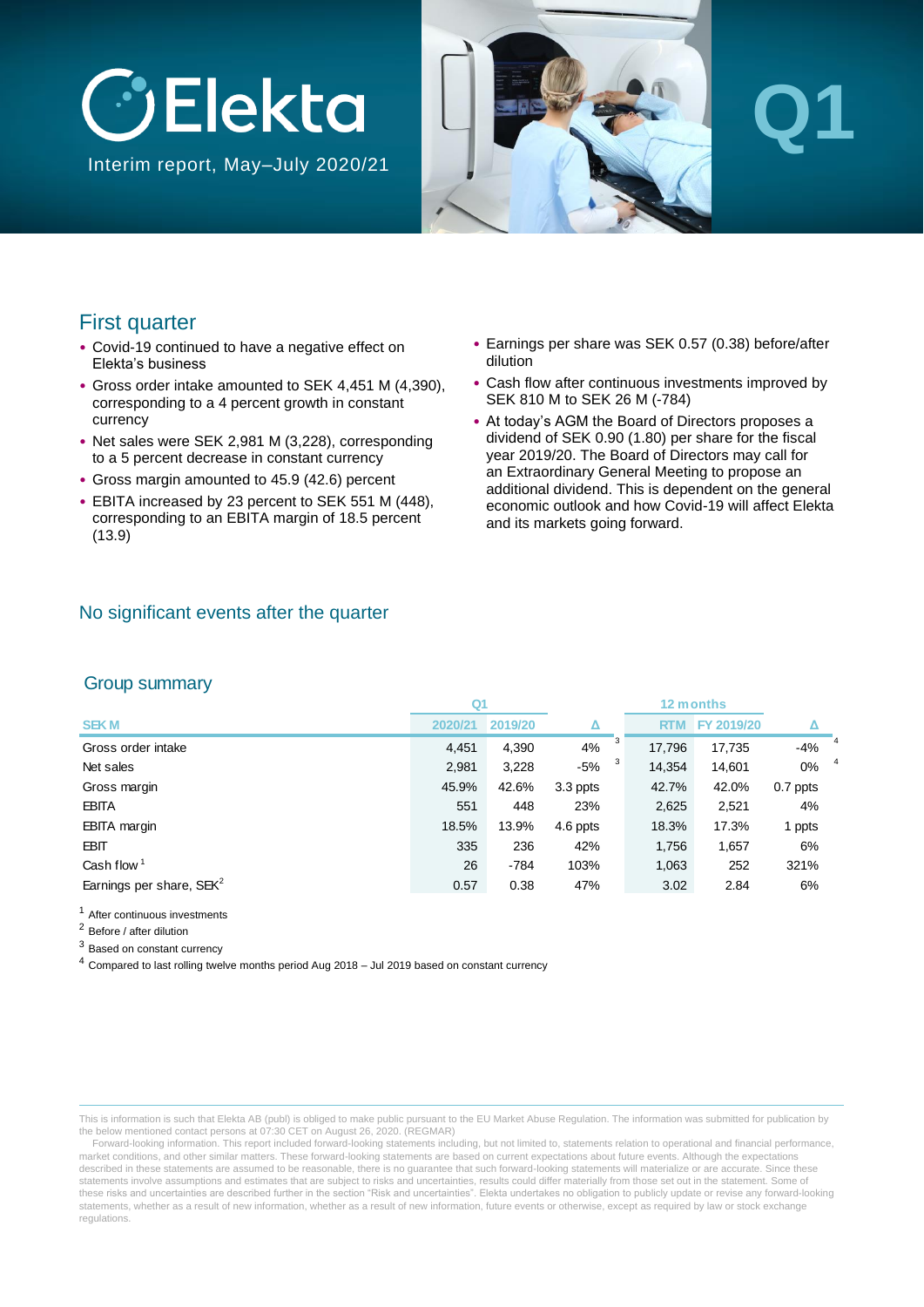### **First quarter** Showing resilience

**The world is still impacted by the Covid-19 pandemic, our industry included. But Elekta's solid performance with positive order growth and increased profitability during the first quarter is a clear sign of our resilience and the strong underlying demand for our products. Elekta has a vital role to play for precision radiation medicine solutions – now in this time of transition and in a future situation when life will be normalized in our markets. We act forcefully to mitigate the short-term effects of the pandemic and continue to invest in innovation for long-term competitiveness.**

#### Order growth and increased profitability

With an order growth for the first quarter we are showing a strong development in an overall weak radiotherapy market. A key driver was the GenesisCare partnership, which enabled us to show strong growth in the US market. Most other regions experienced a large decline in order volumes, especially EMEA where large parts of the healthcare systems were focusing on dealing with the pandemic. Our Unity business continued to show good momentum. In the quarter we booked several Unity orders, for example to NYU Medical Center and additional systems to Japan. We are now in the second stage of the commercialization of Elekta Unity, focusing on a wider market adoption and collecting clinical evidence from our customers to support the reimbursement of MR-Linacs.

Revenues were still affected by the restrictions leading to delayed installations. So far only China has returned to a normal level of installation with a strong double-digit revenue growth. Globally, we are pleased to see our recurring service revenues were growing by historical levels of around 7 percent.

We continue to prioritize cost control and emphasis on efficiency initiatives to stay resilient in these challenging times. We are especially focusing on digitalization and process improvements, which already had a positive impact on our expenses in the quarter. Together with less working capital build-up in the first quarter this resulted in a stronger cash flow.

#### Supporting our customers and driving efficiency

The radiotherapy market continued to be negatively impacted by the pandemic. On a global level we continue to see delays in procurement decisions, and we are doing our utmost to mitigate these effects. Getting access to customers to perform installations is still a challenge in most regions, especially for devices dependent on global installation teams like the Unity and Leksell Gamma Knife. Overall, we have a good position with our local presence to balance the safety of our employees with supporting our customers to secure that their patients can receive their treatments.

Elekta is supporting our customers in the areas of remote monitoring and maintenance of installed devices and digital applications to allow for customers to work remotely with improved digital solutions. In the first quarter we also acquired Kaiku Health, which strengthens our software portfolio and our strategy of enhanced cancer treatment process digitalization. Kaiku Health enables our solutions to digitally connect with patients, to personalize and more efficiently manage side-effects, and attain real-world patientreported data. Simultaneously, we accelerate our innovation investments to continue to drive improvements both in software and platforms as the key for our long-term success.

#### Continued impact from Covid-19

With the uncertainty in order volumes and customer installation plans that the pandemic entails we refrain from giving a guidance at this moment. Our second quarter will continue to be negatively impacted by the pandemic and our key short-term commitment is to ensure that cancer treatments can continue during the crisis. In the longer term we are convinced that the underlying demand for our solutions will continue to grow due to the large need for radiotherapy solutions around the world. The recently announced consolidation in our industry indicates a strong belief in the radiotherapy market which validates our strategy of focusing on precision radiation medicine. As the remaining focused provider, we have a great opportunity and are confident that we will continue to accelerate our leadership.

DZ.

Gustaf Salford Acting President and CEO



**4%** growth in order intake

**Resilience** initiatives resulted in lower expenses and a stronger cash flow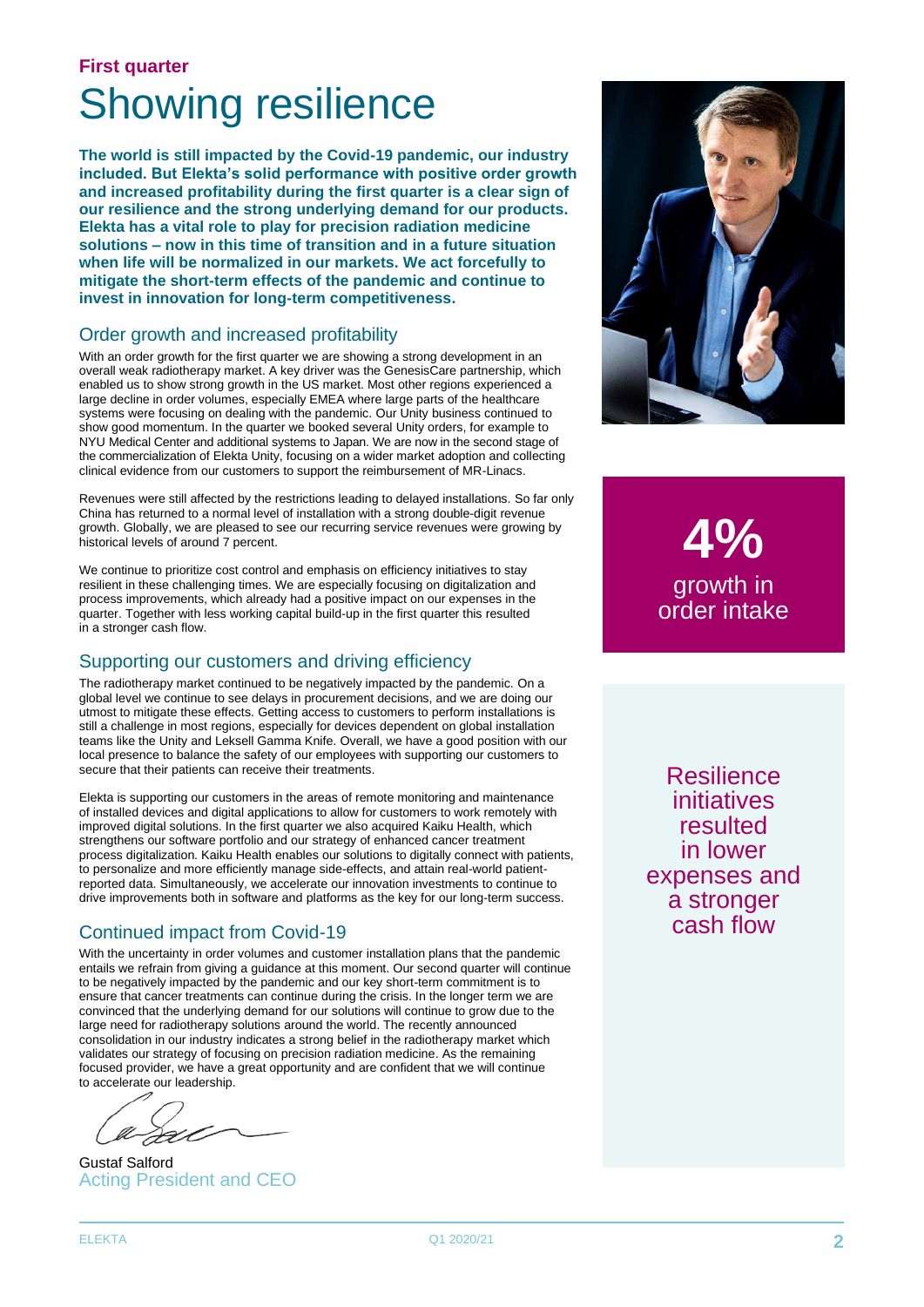### **First quarter** Order intake and order backlog

Covid-19 continued to hamper order intake in the first quarter. Gross order intake increased by 1 percent to SEK 4,451 M (4,390) and 4 percent based on constant currency, driven by the growth in the U.S. market and a great contribution from Elekta Unity.

Order backlog was SEK 32,465 M, compared to SEK 34,689 M on the last quarter ended April 30, 2020. Order backlog is converted at closing exchange rates, which resulted in a negative translation difference of SEK 3,121 M.

#### Gross order intake

|                     | Q1      |         |                      |        |            | 12 months  |
|---------------------|---------|---------|----------------------|--------|------------|------------|
| <b>SEKM</b>         | 2020/21 | 2019/20 | $\mathbf{\Lambda}^1$ | Δ      | <b>RTM</b> | FY 2019/20 |
| North and South     |         |         |                      |        |            |            |
| America             | 1.728   | 1.064   | 66%                  | 62%    | 5,688      | 5.024      |
| Europe, Middle East |         |         |                      |        |            |            |
| and Africa          | 1.331   | 1.709   | $-20%$               | $-22%$ | 6.650      | 7,029      |
| Asia Pacific        | 1,392   | 1,617   | $-12%$               | $-14%$ | 5,457      | 5,682      |
| Group               | 4,451   | 4,390   | 4%                   | 1%     | 17,796     | 17,735     |

<sup>1</sup> Based on constant currency

#### North and South America

In the first quarter Elekta had an order growth of 66 percent in North and South America based on constant currency. The key growth driver was Elekta's largest order ever, the order from GenesisCare, as they entered the U.S. market. The order included several linacs, software and service to a value of around USD 200 M in total, of which around USD 100 M were booked in the first quarter. South America also showed positive development in the quarter.

#### Europe, Middle East and Africa (EMEA)

Order intake in Europe, Middle East and Africa had a negative development of 20 percent in the first quarter based on constant currency. Despite the low order activities overall and in large radiotherapy markets such as Germany and France, some countries e.g. the Netherlands, Italy and Russia reported increased order intake compared to the first quarter last year. Morocco also showed order growth, which included major agreements for multiple linacs, oncology informatics solutions and treatment planning systems.

#### Asia Pacific

Asia Pacific reported an order intake decrease of 12 percent in constant currency in the first quarter. The Chinese order values were almost in line with the same quarter last year. Thailand reported a positive development together with Japan, which orderbook was driven by Elekta Unity orders from Chiba University Hospital and Osaka City University. Australia had a large decline in order intake, related to the high order value in the comparing quarter.

In India a large bundled deal was closed with one of the leading oncology service providers, HealthCare Global Enterprises (HCG), for various linacs and a large software package.

#### Gross order intake Group



#### Gross order intake North and South America



#### Gross order intake Europe, Middle East and Africa



#### Gross order intake Asia Pacific

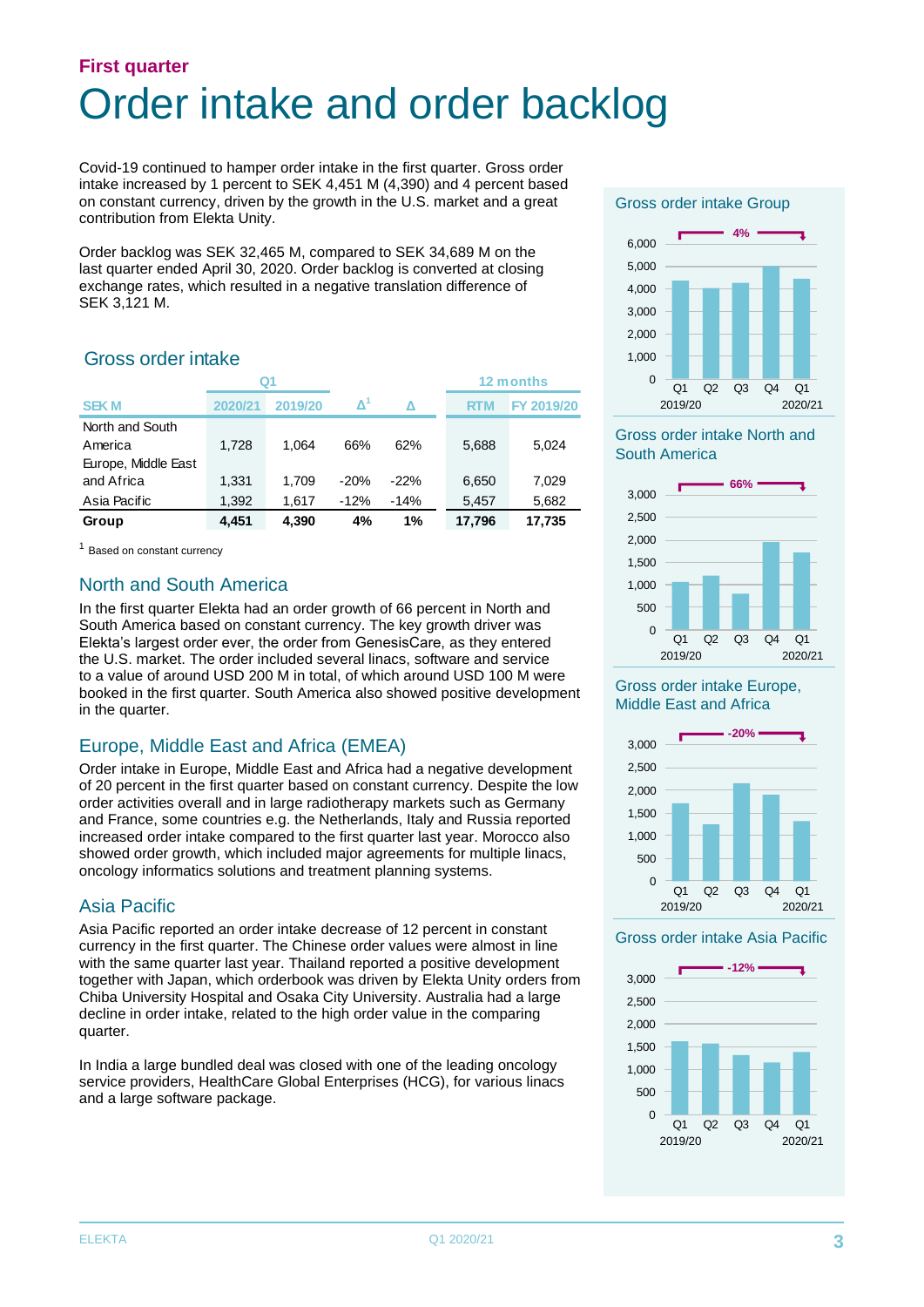### **First quarter** Net sales

The pandemic continued to negatively affect net sales in the first quarter as travel restrictions as well as limited access to hospitals delayed installations. Net sales decreased to SEK 2,981 M (3,228) in the first quarter, representing a decline of 8 percent or 5 percent in constant currency. All three regions reported a negative development. On a rolling twelve months basis (RTM) net sales were stable in constant currencies.

#### Net sales per region

| Net sales per region                                                                                                                                                                                                                                                                                                                                                                                                                                                                                                                                                                                                                                                                                                                                                                                                                                                                                       |         |         |                     |                          |            |            |  |  |
|------------------------------------------------------------------------------------------------------------------------------------------------------------------------------------------------------------------------------------------------------------------------------------------------------------------------------------------------------------------------------------------------------------------------------------------------------------------------------------------------------------------------------------------------------------------------------------------------------------------------------------------------------------------------------------------------------------------------------------------------------------------------------------------------------------------------------------------------------------------------------------------------------------|---------|---------|---------------------|--------------------------|------------|------------|--|--|
|                                                                                                                                                                                                                                                                                                                                                                                                                                                                                                                                                                                                                                                                                                                                                                                                                                                                                                            |         | Q1      |                     |                          |            | 12 months  |  |  |
| <b>SEKM</b>                                                                                                                                                                                                                                                                                                                                                                                                                                                                                                                                                                                                                                                                                                                                                                                                                                                                                                | 2020/21 | 2019/20 | $\mathbf{\Delta}^1$ | Δ                        | <b>RTM</b> | FY 2019/20 |  |  |
| North and                                                                                                                                                                                                                                                                                                                                                                                                                                                                                                                                                                                                                                                                                                                                                                                                                                                                                                  |         |         |                     |                          |            |            |  |  |
| South America                                                                                                                                                                                                                                                                                                                                                                                                                                                                                                                                                                                                                                                                                                                                                                                                                                                                                              | 945     | 1,010   | -4%                 | -6%                      | 4,417      | 4,482      |  |  |
| Europe, Middle                                                                                                                                                                                                                                                                                                                                                                                                                                                                                                                                                                                                                                                                                                                                                                                                                                                                                             |         |         |                     |                          |            |            |  |  |
| East and Africa                                                                                                                                                                                                                                                                                                                                                                                                                                                                                                                                                                                                                                                                                                                                                                                                                                                                                            | 1,108   | 1,158   | $-1%$               | $-4%$                    | 5,497      | 5,547      |  |  |
| Asia Pacific                                                                                                                                                                                                                                                                                                                                                                                                                                                                                                                                                                                                                                                                                                                                                                                                                                                                                               | 927     | 1,060   | $-11%$              | $-13%$                   | 4,439      | 4,572      |  |  |
| Group                                                                                                                                                                                                                                                                                                                                                                                                                                                                                                                                                                                                                                                                                                                                                                                                                                                                                                      | 2,981   | 3,228   | -5%                 | -8%                      | 14,354     | 14,601     |  |  |
| <sup>1</sup> Based on constant currency                                                                                                                                                                                                                                                                                                                                                                                                                                                                                                                                                                                                                                                                                                                                                                                                                                                                    |         |         |                     |                          |            |            |  |  |
|                                                                                                                                                                                                                                                                                                                                                                                                                                                                                                                                                                                                                                                                                                                                                                                                                                                                                                            |         |         |                     |                          |            |            |  |  |
| <b>North and South America</b><br>In the first quarter North and South America had a negative net sales<br>development of 4 percent based on constant currency. Revenue in the U.S.<br>market had a slightly positive growth with some installations even possible in<br>areas with high Covid-rates such as New York and California. Increased net<br>sales were also reported in e.g. Mexico and Argentina, but the Brazilian<br>market was very weak.<br>Europe, Middle East and Africa (EMEA)<br>In EMEA, net sales were rather stable with a small decline of 1 percent in con-<br>stant currency. Growth was reported in European countries such as Italy, Ger-<br>many and France, while normally solid radiotherapy markets such as U.K. and<br>Spain had a negative development. In emerging markets growth was seen in<br>Turkey, Saudi Arabia, South Africa and some western African countries. |         |         |                     |                          |            |            |  |  |
| <b>Asia Pacific</b><br>Net sales in Asia Pacific decreased by 11 percent based on constant<br>currency. Except from China, Taiwan and Bangladesh all countries in the<br>region had lower revenue than in the same quarter last year. The Chinese<br>market was back to a normal situation and reported a strong double-digit<br>growth rate of 18 percent.<br>Solutions and service sales<br>Revenues in Solutions decreased by 14 percent, although with a positive                                                                                                                                                                                                                                                                                                                                                                                                                                      |         |         |                     |                          |            |            |  |  |
| development in Oncology Informatics Systems and Brachy. Service had a<br>good performance in the quarter with a growth rate of 7 percent, with<br>increased service revenues in all business lines. At the end of the quarter<br>Elekta had an installed base of more than 6,400 devices, of which<br>approximately 1,800 units were afterloaders.                                                                                                                                                                                                                                                                                                                                                                                                                                                                                                                                                         |         |         |                     |                          |            |            |  |  |
| Net sales per product                                                                                                                                                                                                                                                                                                                                                                                                                                                                                                                                                                                                                                                                                                                                                                                                                                                                                      |         | Q1      |                     |                          |            | 12 months  |  |  |
| <b>SEKM</b>                                                                                                                                                                                                                                                                                                                                                                                                                                                                                                                                                                                                                                                                                                                                                                                                                                                                                                | 2020/21 | 2019/20 |                     | $\mathbf{\Delta}^1$<br>Δ | <b>RTM</b> | FY 2019/20 |  |  |
| Solutions                                                                                                                                                                                                                                                                                                                                                                                                                                                                                                                                                                                                                                                                                                                                                                                                                                                                                                  | 1,551   | 1,858   | $-14%$              | $-17%$                   | 8,539      | 8,846      |  |  |
| Service                                                                                                                                                                                                                                                                                                                                                                                                                                                                                                                                                                                                                                                                                                                                                                                                                                                                                                    | 1,430   | 1,371   |                     | 7%<br>4%                 | 5,814      | 5,755      |  |  |
| <b>Total</b>                                                                                                                                                                                                                                                                                                                                                                                                                                                                                                                                                                                                                                                                                                                                                                                                                                                                                               | 2,981   | 3,228   |                     | $-8%$<br>-5%             | 14,354     | 14,601     |  |  |
| <sup>1</sup> Based on constant currency                                                                                                                                                                                                                                                                                                                                                                                                                                                                                                                                                                                                                                                                                                                                                                                                                                                                    |         |         |                     |                          |            |            |  |  |

#### North and South America

#### Europe, Middle East and Africa (EMEA)

#### Asia Pacific

#### Solutions and service sales

#### Net sales per product

|             | Q1      |         |        |        | 12 months |            |  |
|-------------|---------|---------|--------|--------|-----------|------------|--|
| <b>SEKM</b> | 2020/21 | 2019/20 |        |        | RTM       | FY 2019/20 |  |
| Solutions   | 1.551   | 1.858   | $-14%$ | $-17%$ | 8.539     | 8,846      |  |
| Service     | 1.430   | 1.371   | 7%     | 4%     | 5.814     | 5,755      |  |
| Total       | 2,981   | 3,228   | -5%    | -8%    | 14,354    | 14,601     |  |

<sup>1</sup> Based on constant currency



#### Net sales by quarter



#### Net sales by RTM



Net sales growth in China of 18%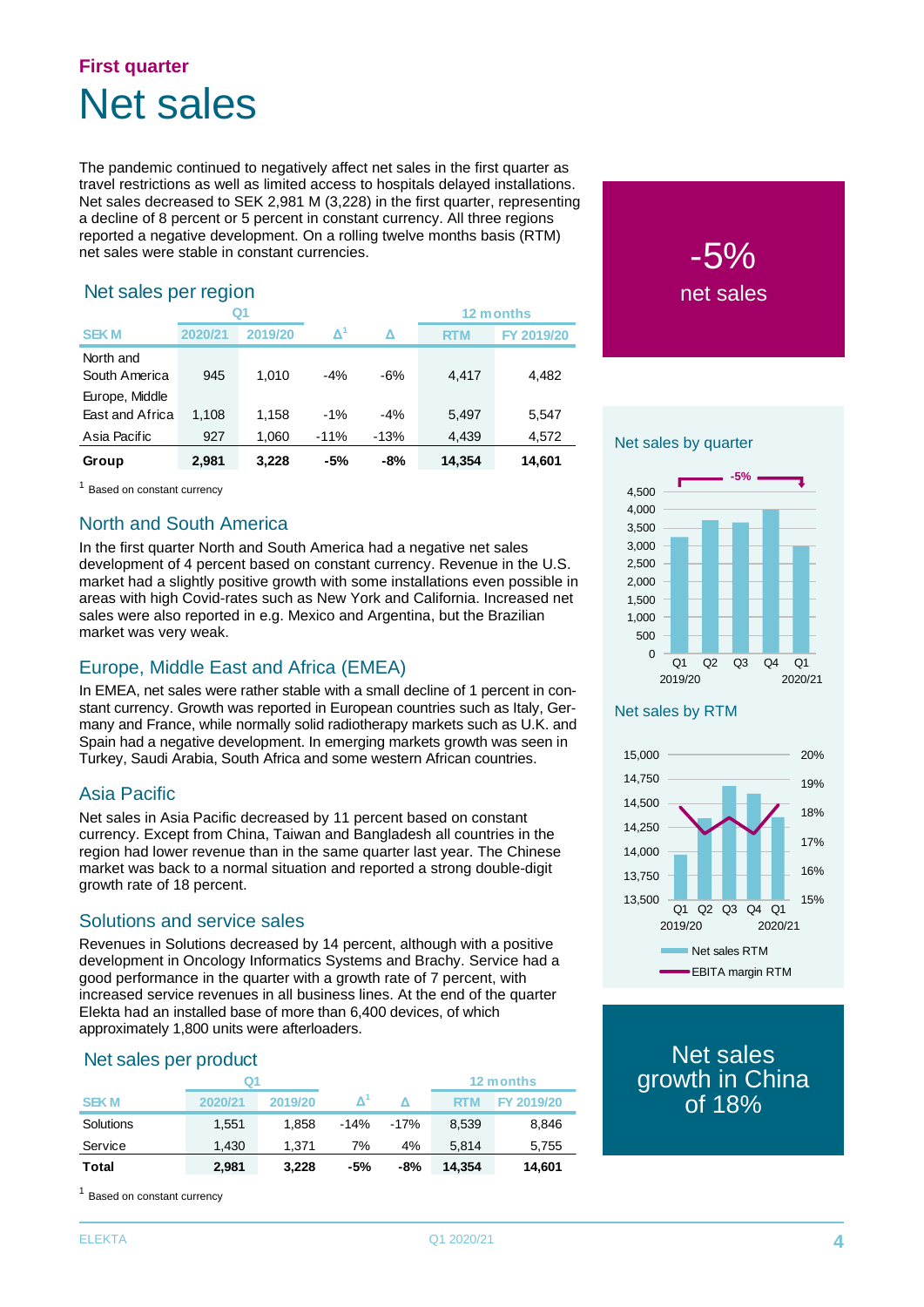### **First quarter Earnings**

Gross margin was 45.9 percent (42.6) in the first quarter. The increase compared to Q1 last year was due to a favourable mix between solutions and service.

Operating expenses decreased by 11 percent in constant currencies. The decrease was driven by lower selling expenses due to Covid-19, but somewhat offset by higher administrative expenses as a result of ITrelated costs. R&D expenditure, adjusted for the net of capitalization and amortization of R&D costs described below, amounted to SEK 351 M (350), equal to 12 percent (11) of net sales. On a rolling twelve months basis the R&D expenditure to net sales were 10 percent (10).

EBITA was SEK 551 M (448) representing a margin of 18.5 percent (13.9). The improvement in EBITA margin is explained by the stronger gross margin and lower selling expenses, but also from increased capitalization compared to last year from current R&D projects reaching a capitalizable phase. The effect from changes in exchange rates was SEK -55 M. Operating result (EBIT) was SEK 335 M (236).

Net financial items amounted to SEK -52 M (-46). The increase was mainly an effect of lower interest income due to lower interest rates, but also an effect from marginally increased interest expenses as a result of a higher level of gross debt. Profit before tax amounted to SEK 282 M (190) and tax amounted to SEK -66 M (-43), representing a tax rate of 23.5 percent (22.5).

Net income amounted to SEK 216 M (147) and earnings per share amounted to SEK 0.57 (0.38) before and after dilution. Return on shareholders' equity amounted to 14 percent (16) and return on capital employed was 12 percent (14).

## Investments and amortization/depreciation

The net development costs in the R&D function decreased to SEK -35 M (-82). This was explained by higher capitalization levels due to progress in R&D projects compared to last year.

|                | Q1      |         | 12 m onths |            |
|----------------|---------|---------|------------|------------|
| <b>SEKM</b>    | 2020/21 | 2019/20 | <b>RTM</b> | FY 2019/20 |
| R&D, net       | $-35$   | $-82$   | $-129$     | $-176$     |
| Capitalization | 149     | 101     | 604        | 555        |
| Amortization   | $-184$  | $-183$  | $-733$     | $-731$     |
| Other, net     | $-2$    | -1      | -7         | -7         |
| Total, net     | $-37$   | -82     | $-137$     | $-183$     |

Investments in intangible assets amounted to SEK 150 M (102). The increase was mainly related to the acquisition of Kaiku Health. Investments in tangible assets were SEK 35 M (53). Amortization of intangible assets and depreciation of tangible fixed assets amounted to a total of SEK 316 M (306).

#### Improved gross margin to 45.9%

#### **EBITA**



10% R&D expenditure of net sales, RTM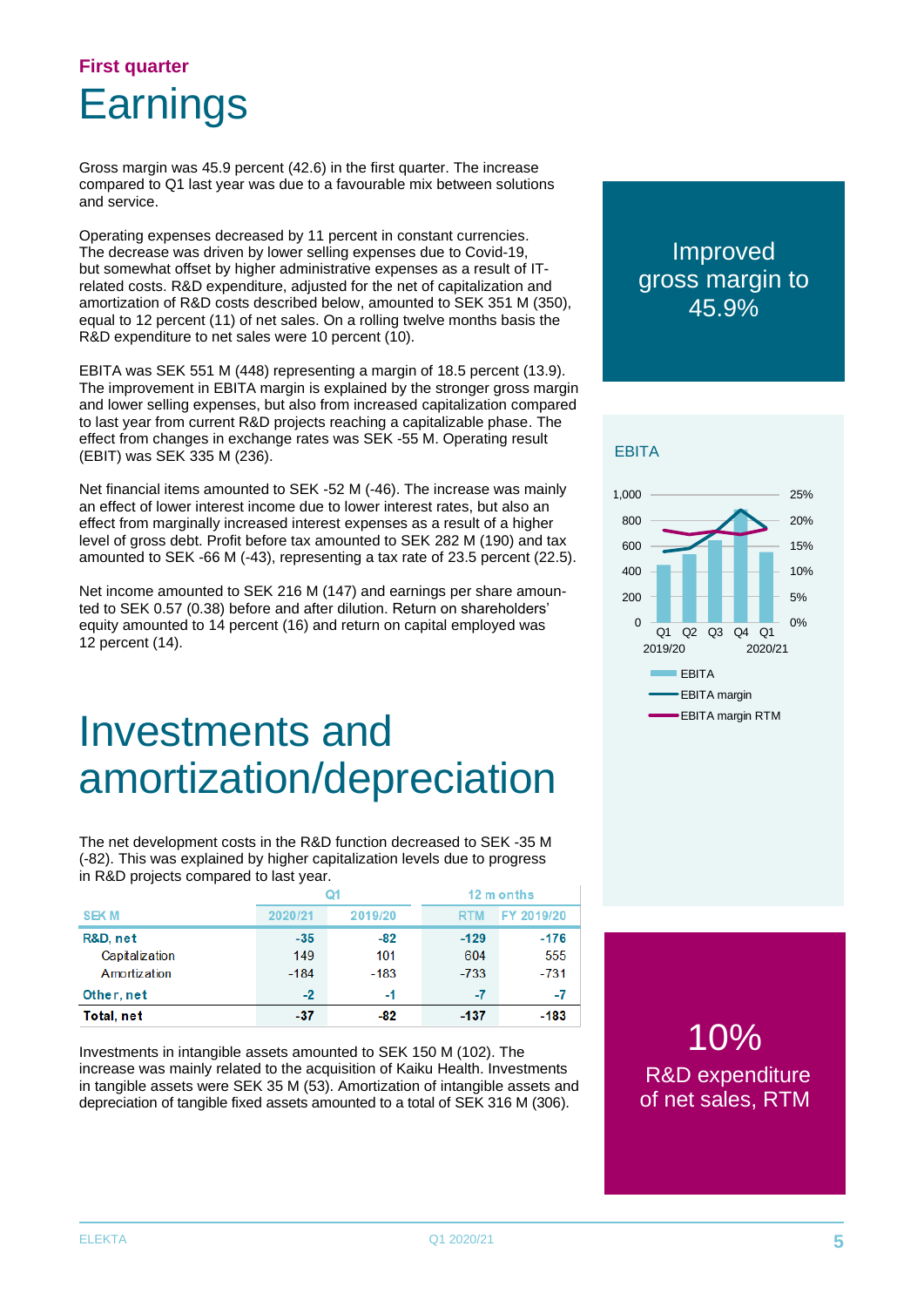## Cash flow

Cash flow from operating activities was SEK 211 M (-629). Cash flow after continuous investments was SEK 26 M (-784). The strong improvement in cash flow was mainly due to higher earnings and a lower increase in working capital compared to first quarter last year, see working capital section below.

#### Cash flow (extract)

|                                  |         |          |            | 12 months  |
|----------------------------------|---------|----------|------------|------------|
| <b>SEK M</b>                     | 2020/21 | 2019/20  | <b>RTM</b> | FY 2019/20 |
| <b>Operating cash flow</b>       | 530     | 394      | 2,662      | 2,526      |
| Change in w orking capital       | $-319$  | $-1,023$ | $-808$     | $-1,512$   |
| Cash flow from operating         |         |          |            |            |
| activities                       | 211     | $-629$   | 1,854      | 1,014      |
| Continuous investments           | $-185$  | $-155$   | $-791$     | $-761$     |
| <b>Cashflow after continuous</b> |         |          |            |            |
| investments                      | 26      | -784     | 1,063      | 252        |
|                                  |         |          |            |            |
| Operational cash conversion      | 32%     | $-116%$  | 61%        | 35%        |

Positive cash flow after continuous investments

## Working capital

Net working capital increased by SEK 336 M in the quarter to SEK -543 M (-972) corresponding to -4 (-7) percent of net sales on a rolling twelve months basis. Compared to last year's first quarter all major working capital items decreased, although liabilities more than assets. Payables decreased as a result of Covid-19 precautionary action to lower procurement and advances due to country mix. The positive impacts from accounts receivables as well as inventory were related to lower sales volumes and for the latter also a planned reduction of previous build-up. All individual working capital items were impacted by currency movements while the net effect on working capital from currencies was small. For more information, see page 24.

#### Working capital



Net working capital affected by Covid-19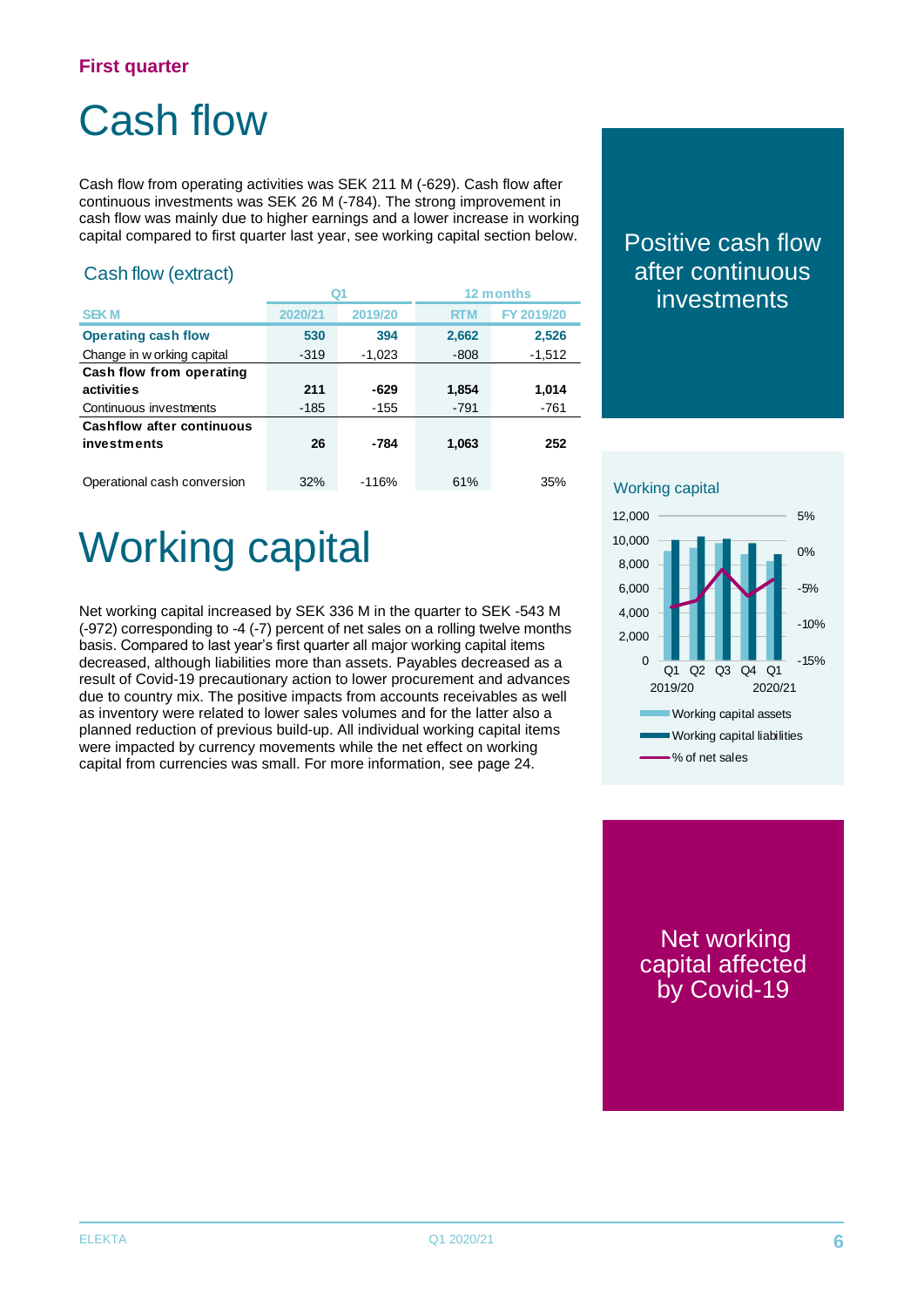### **First quarter** Financial position

Cash and cash equivalents and short-term investments amounted to SEK 5,846 M (3,349). Interest-bearing liabilities excluding lease liabilities amounted to SEK 7,848 M (4,519). Net debt amounted to SEK 2,002 M (1,170). Net debt in relation to EBITDA was 0.66 (0.56 per April 30, 2020). The average maturity of interest-bearing liabilities was 3.6 years.

#### Net debt

|                                         | <b>Jul 31</b> | <b>Jul 31</b> | <b>Apr 30</b> |
|-----------------------------------------|---------------|---------------|---------------|
| <b>SEKM</b>                             | 2020          | 2019          | 2020          |
| Long-term interest-bearing liabilities  | 6,953         | 3,504         | 7,101         |
| Short-term interest-bearing liabilities | 895           | 1.015         | 1,001         |
| Cash and cash equivalents and           |               |               |               |
| short-term investments                  | $-5,846$      | $-3,349$      | $-6,470$      |
| Net debt                                | 2,002         | 1,170         | 1,632         |
| Long-term lease liabilities             | 906           | 1,047         | 1,043         |
| Short-term lease liabilities            | 187           | 214           | 213           |
| Net debt including lease liabilities    | 3.094         | 2.430         | 2,888         |

The exchange rate effect from the translation of cash and cash equivalents amounted to SEK -368 M (45). The translation difference in interest-bearing liabilities amounted to SEK -248 M (-55).

## Risk and uncertainties

Elekta's presence in a large number of geographical markets exposes the Group to political and economic risks on a global scale and/or in individual countries. For more details, please see Annual Report 2019/20, page 30.

#### Impact from Covid-19

Due to ongoing uncertainties related to the development of the Covid-19 pandemic, Elekta has not published an outlook for the fiscal year 2020/21. A guidance will be published when it is possible to further quantify the impact of Covid-19 on the radiation therapy market and the effect on Elekta's business.

So far Elekta has managed relatively well through the crisis, balancing the safety of employees with the commitments to customers and their patients. The treatment utilization rate in Elekta's installed base has been maintained at nearly normal levels. The production sites of linacs in Crawley, UK and Beijing, China are fully operational as are the production facilities of Brachy in the Netherlands and Neuro in Sweden. The continuity of Elekta supply chain has benefitted from a dual source strategy and the fact that Elekta and its suppliers being labelled essential business by relevant government authorities. There are no major short-term supply issues.

Strong liquidity and long-term financing

Find more detailed information about our policies in the Annual Report 2019/20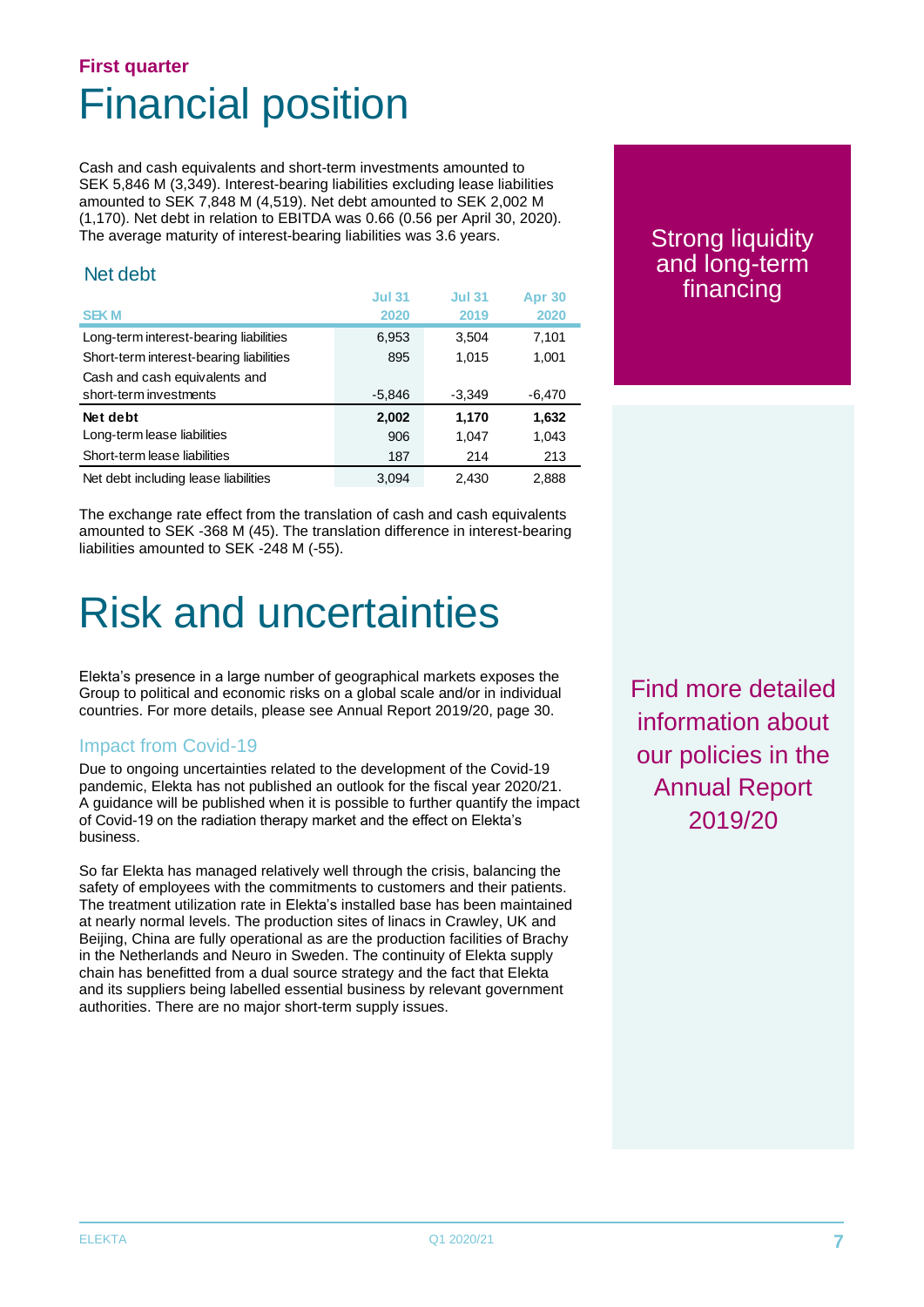## **First quarter** Significant events during the quarter

#### Dr Richard Hausmann resigns as President and CEO

In June, Dr Richard Hausmann, President and Chief Executive Officer, resigned for personal reasons. Elekta's Board of Directors has initiated a recruitment process and has appointed Gustaf Salford as Acting President and CEO. Johan Adebäck has been appointed Acting Chief Financial Officer.

#### Changes in Executive Management

In July, the interim positions of Andrew Wilson, President Oncology Informatics Solutions and Larry Biscotti, Executive Vice President, Region North and Central America, become permanent and they became members of Elekta's Executive Management. During the first quarter Oskar Bosson, EVP Corporate Communications and Public Affairs, left Elekta and Executive Management.

#### Acquisition of Kaiku Health strengthen Elekta Digital

In May, Elekta acquired Kaiku Health to further develop its focus on cancer care providers and their patients. Kaiku Health is best known for its app that monitors patient-reported outcomes, providing intelligent symptom tracking and management for healthcare providers in routine oncology care and studies.

#### GenesisCare makes major investment in Elekta cancer treatment equipment

In May, GenesisCare ordered several Elekta linear accelerators at a value of around USD 200 million (approx. SEK 2 bn) over the next five years, of which 11 are Elekta Unity MR-Linac systems. The order was made as GenesisCare entered the U.S. market.

#### Elekta launches Leksell Gamma Knife Lightning

In May, Leksell Gamma Knife® Lightning was launched, which is the nextgeneration treatment optimizer that represents a significant step forward in the already efficient workflows for the integrated Leksell Gamma Knife® stereotactic radiosurgery (SRS) system.

## Legal disputes<sup>1</sup>

#### humediQ

As previously reported humediQ GmbH (now Livian GmbH) has initiated an arbitration against Elekta group companies. The oral hearing in the arbitration was held in October 2019 and final submissions have been made. Elekta is of the opinion that all claims raised in the arbitration are unjustified and baseless. Elekta expects the arbitral award in the second quarter of Elekta's 2020/21 fiscal year.





 $1$  The material legal disputes reported here are either new cases or previous cases with changes in the interim period. For previous reported cases please see Elekta's Annual reports.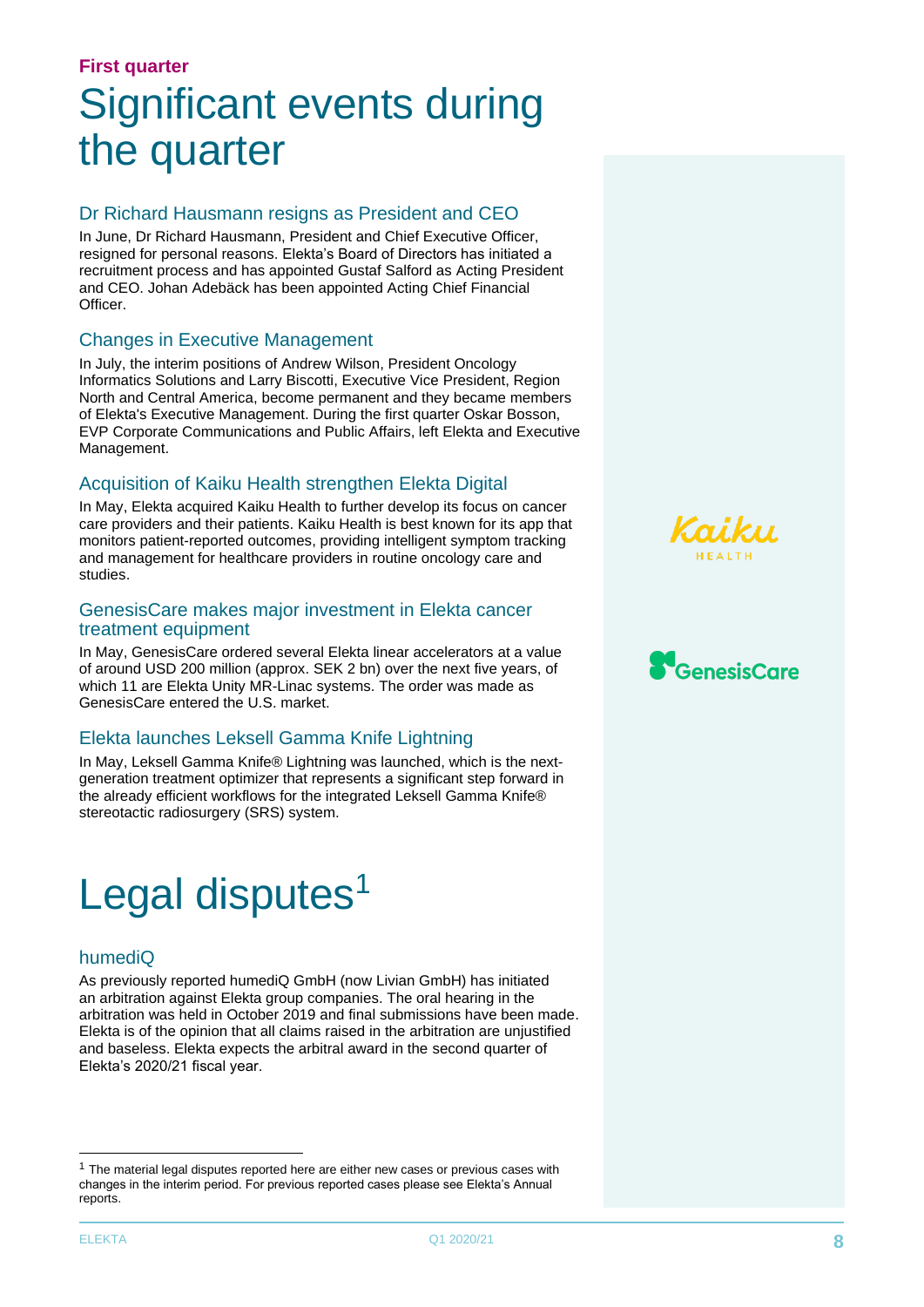### **First quarter** Employees

The average number of employees during the period was 4,037 (3,942). The average number of employees in the Parent Company was 42 (39).

## **Shares**

Total number of registered shares on July 31, 2020 was 383,568,409 of which 14,980,769 were A-shares and 368,587,640 B-shares. On July 31, 2020 1,485,289 shares were treasury shares held by Elekta.

Stockholm, August 26, 2020

Gustaf Salford Acting President and CEO

*This report has not been reviewed by the Company´s auditor*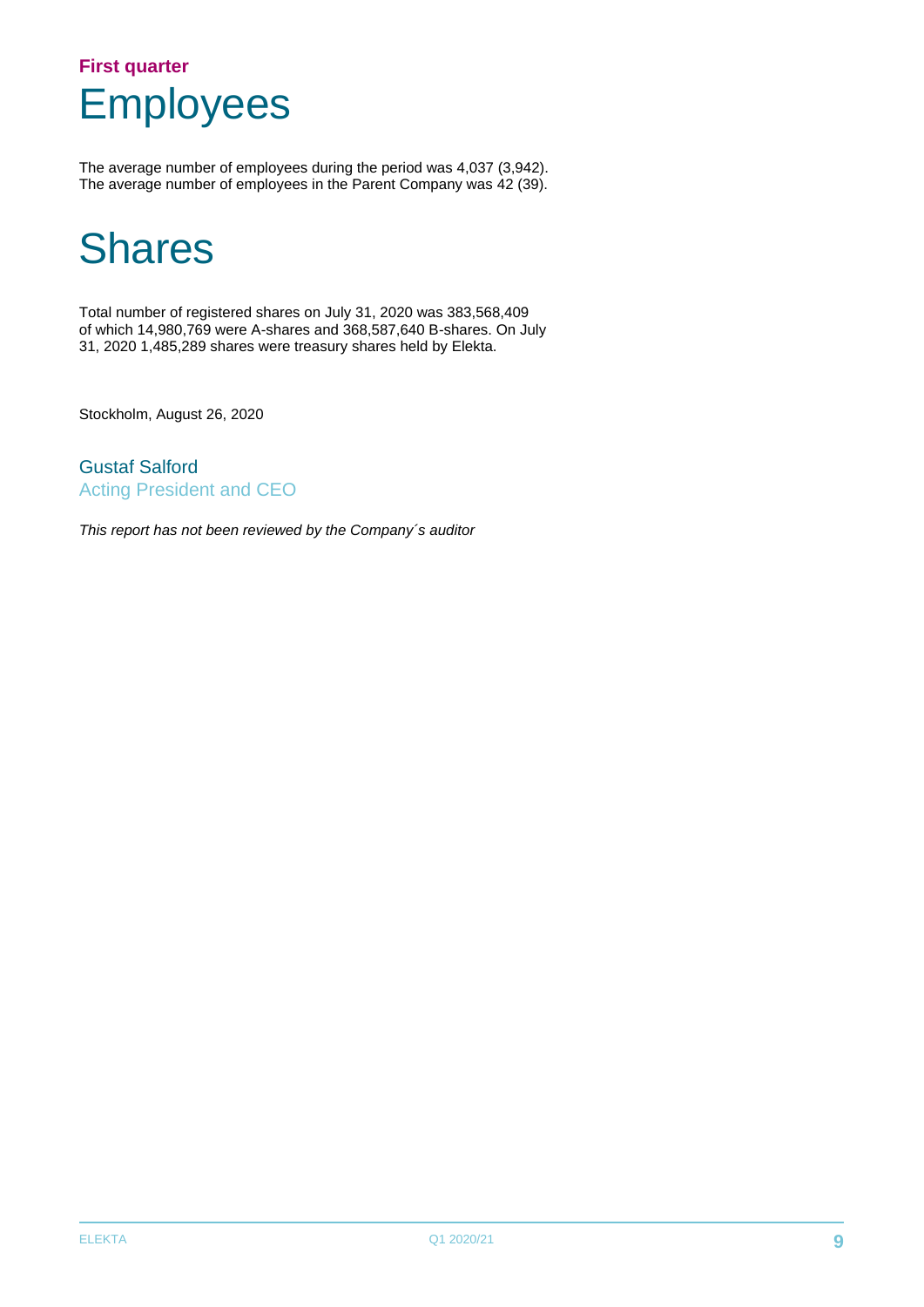## **First quarter** Consolidated income statement – condensed

|                                     | Q <sub>1</sub> |          | 12 months  |            |
|-------------------------------------|----------------|----------|------------|------------|
| <b>SEKM</b>                         | 2020/21        | 2019/20  | <b>RTM</b> | FY 2019/20 |
| Net sales                           | 2,981          | 3,228    | 14,354     | 14,601     |
| Cost of products sold               | $-1,614$       | $-1,853$ | $-8,224$   | $-8,464$   |
| Gross income                        | 1,367          | 1,375    | 6,129      | 6,138      |
| Selling expenses                    | $-271$         | $-365$   | $-1,350$   | $-1,444$   |
| Administrative expenses             | $-280$         | $-270$   | $-1,103$   | $-1,093$   |
| R&D expenses                        | $-386$         | $-431$   | $-1,612$   | $-1,657$   |
| Other operating income and expenses | $-40$          | $-11$    | $-17$      | 11         |
| Exchange rate differences           | $-55$          | $-61$    | $-292$     | $-298$     |
| <b>Operating result</b>             | 335            | 236      | 1,756      | 1,657      |
| Financial items, net                | $-52$          | -46      | $-210$     | $-203$     |
| <b>Profit before tax</b>            | 282            | 190      | 1,546      | 1,454      |
| Income taxes                        | $-66$          | -43      | $-393$     | $-370$     |
| Net income                          | 216            | 147      | 1,153      | 1,084      |
| Net income attributable to          |                |          |            |            |
| Parent Company shareholders         | 216            | 147      | 1,153      | 1,084      |
| Non-controlling interests           | 0              | 0        | 0          | 0          |
| Average number of shares            |                |          |            |            |
| Before dilution, millions           | 382            | 382      | 382        | 382        |
| After dilution, millions            | 382            | 382      | 382        | 382        |
| Earnings per share                  |                |          |            |            |
| Before dilution, SEK                | 0.57           | 0.38     | 3.02       | 2.84       |
| After dilution, SEK                 | 0.57           | 0.38     | 3.02       | 2.84       |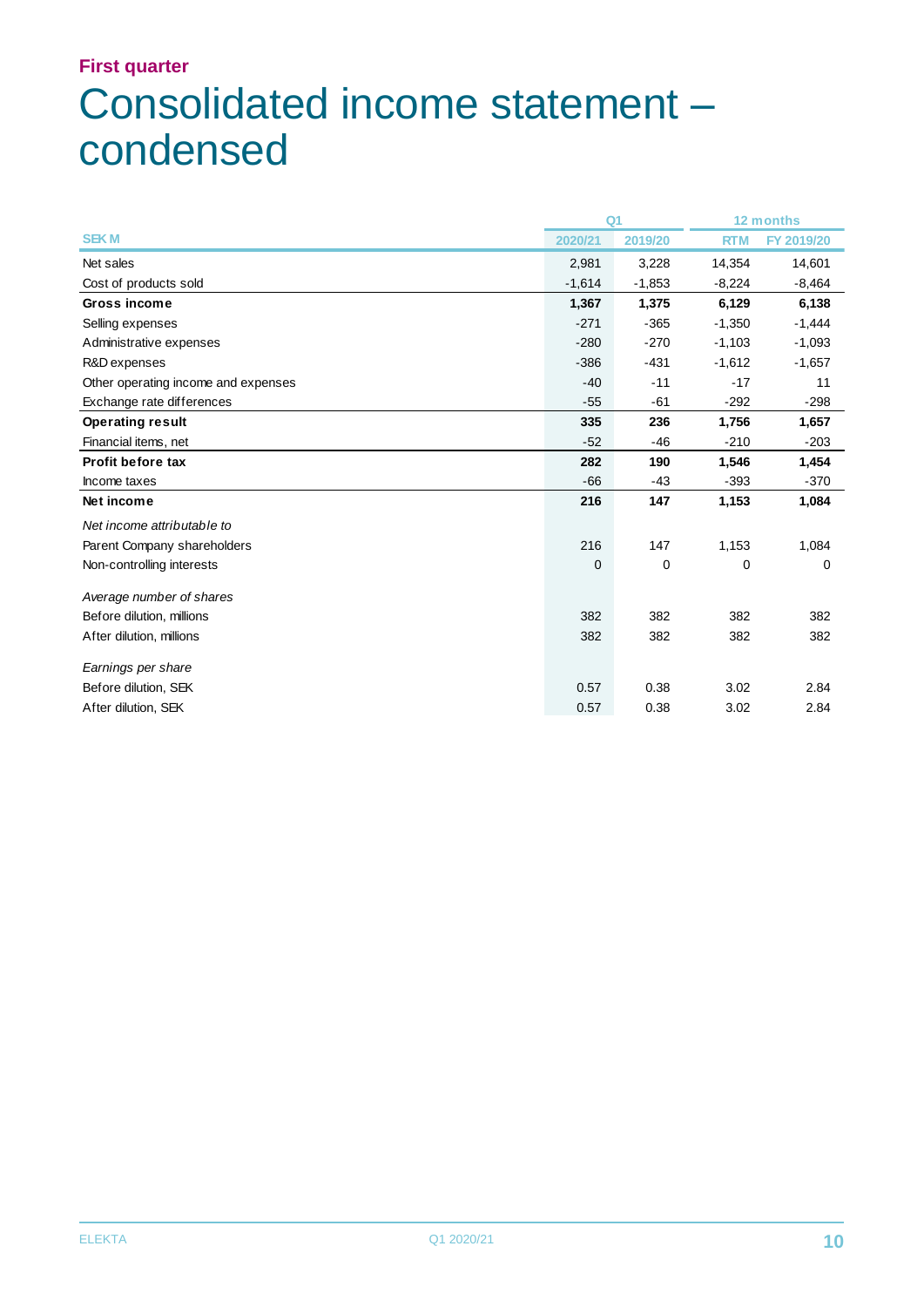## Consolidated statement of comprehensive income

|                                                                      | Q <sub>1</sub> |         |            | 12 months  |
|----------------------------------------------------------------------|----------------|---------|------------|------------|
| <b>SEKM</b>                                                          | 2020/21        | 2019/20 | <b>RTM</b> | FY 2019/20 |
| Net income                                                           | 216            | 147     | 1,153      | 1,084      |
| Other comprehensive income:                                          |                |         |            |            |
| Items that will not be reclassified to the income statement:         |                |         |            |            |
| Remeasurements of defined benefit pension plans                      |                |         | -8         | -8         |
| Net gain/(loss) on equity instruments designated at fair value       | 44             |         | -60        | $-104$     |
| Tax                                                                  | -9             |         | 15         | 24         |
| Total items that will not be reclassified to the income statement    | 34             |         | $-54$      | -88        |
|                                                                      |                |         |            |            |
| Items that subsequently may be reclassified to the income statement: |                |         |            |            |
| Revaluation of cash flow hedges                                      | 204            | $-101$  | 342        | 37         |
| Translation differences from foreign operations                      | $-699$         | 4       | $-673$     | 30         |
| Tax                                                                  | $-43$          | 19      | -68        | $-7$       |
| Total items that subsequently may be reclassified                    |                |         |            |            |
| to the income statement                                              | $-537$         | -78     | $-399$     | 60         |
| Other comprehensive income for the period                            | $-503$         | $-78$   | $-452$     | $-27$      |
| Total comprehensive income for the period                            | $-287$         | 69      | 701        | 1,057      |
| Comprehensive income attributable to:                                |                |         |            |            |
| Parent Company shareholders                                          | $-287$         | 69      | 701        | 1,057      |
| Non-controlling interests                                            | 0              | 0       | 0          | 0          |

| <b>Result overview</b>                   | Q1      |         | 12 months  |            |
|------------------------------------------|---------|---------|------------|------------|
| <b>SEKM</b>                              | 2020/21 | 2019/20 | <b>RTM</b> | FY 2019/20 |
| <b>Operating result/EBIT</b>             | 335     | 236     | 1.756      | 1,657      |
| Amortization:                            |         |         |            |            |
| Capitalized development costs            | 186     | 184     | 748        | 746        |
| Assets relating to business combinations | 30      | 28      | 121        | 119        |
| <b>EBITA</b>                             | 551     | 448     | 2,625      | 2,521      |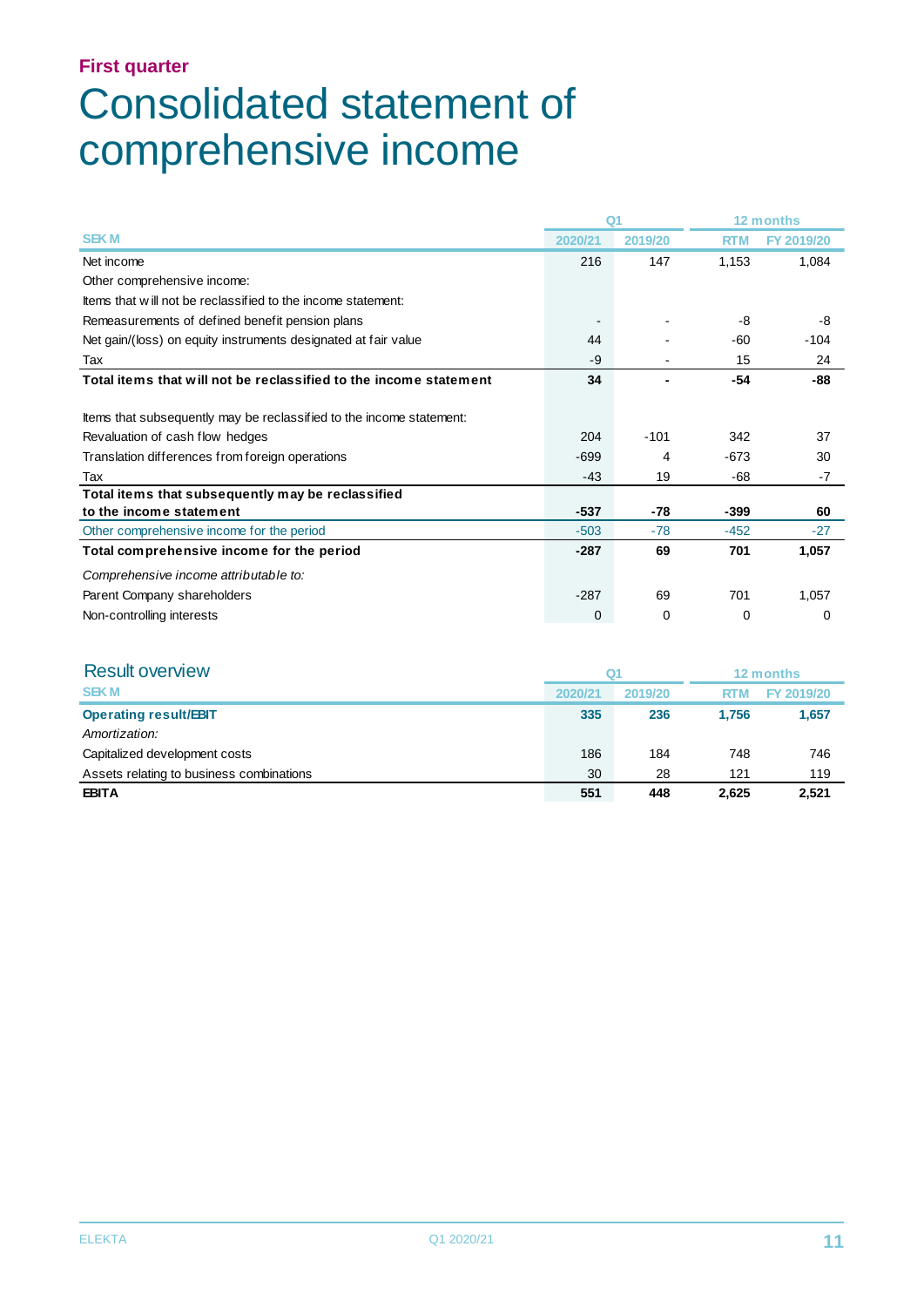## Consolidated balance sheet statement – condensed

| <b>SEKM</b>                                        | <b>Jul 31</b><br>2020 | <b>Jul 31</b><br>2019 | Apr 30<br>2020 |
|----------------------------------------------------|-----------------------|-----------------------|----------------|
|                                                    |                       |                       |                |
| <b>Non-current assets</b>                          |                       |                       |                |
| Intangible assets                                  | 8,990                 | 9,183                 | 9,469          |
| Right-of-use assets                                | 998                   | 1,216                 | 1,156          |
| Other tangible fixed assets                        | 887                   | 941                   | 968            |
| <b>Financial assets</b>                            | 785                   | 517                   | 748            |
| Deferred tax assets                                | 492                   | 421                   | 504            |
| <b>Total non-current assets</b>                    | 12,152                | 12,278                | 12,845         |
| <b>Current assets</b>                              |                       |                       |                |
| <b>Inventories</b>                                 | 2,516                 | 2,780                 | 2,748          |
| Accounts receivable                                | 3,220                 | 3,576                 | 3,379          |
| Accrued income                                     | 1,483                 | 1,440                 | 1,526          |
| Other current receivables                          | 1,581                 | 1,479                 | 1,505          |
| Cash and cash equivalents                          | 5,846                 | 3,302                 | 6,407          |
| <b>Total current assets</b>                        | 14,646                | 12,577                | 15,566         |
| <b>Total assets</b>                                | 26,798                | 24,855                | 28,411         |
| Equity attributable to Parent Company shareholders | 7,828                 | 7,848                 | 8,113          |
| Non-controlling interests                          |                       | 1                     |                |
| <b>Total equity</b>                                | 7,828                 | 7,849                 | 8,113          |
| <b>Non-current liabilities</b>                     |                       |                       |                |
| Long-term interest-bearing liabilities             | 6,953                 | 3,504                 | 7,101          |
| Long-term lease liabilities                        | 906                   | 1,047                 | 1,043          |
| Other long-term liabilities                        | 865                   | 778                   | 853            |
| <b>Total non-current liabilities</b>               | 8,724                 | 5,329                 | 8,997          |
| <b>Current liabilities</b>                         |                       |                       |                |
| Short-term interest-bearing liabilities            | 895                   | 1,015                 | 1,001          |
| Short-term lease liabilities                       | 187                   | 214                   | 213            |
| Accounts payable                                   | 784                   | 1,226                 | 1,025          |
| Advances from customers                            | 3,875                 | 4,652                 | 4,103          |
| Prepaid income                                     | 2,020                 | 2,108                 | 2,226          |
| Accrued expenses                                   | 1,432                 | 1,539                 | 1,703          |
| Other current liabilities                          | 1,053                 | 923                   | 1,030          |
| <b>Total current liabilities</b>                   | 10,245                | 11,676                | 11,300         |
| <b>Total equity and liabilities</b>                | 26,798                | 24,855                | 28,411         |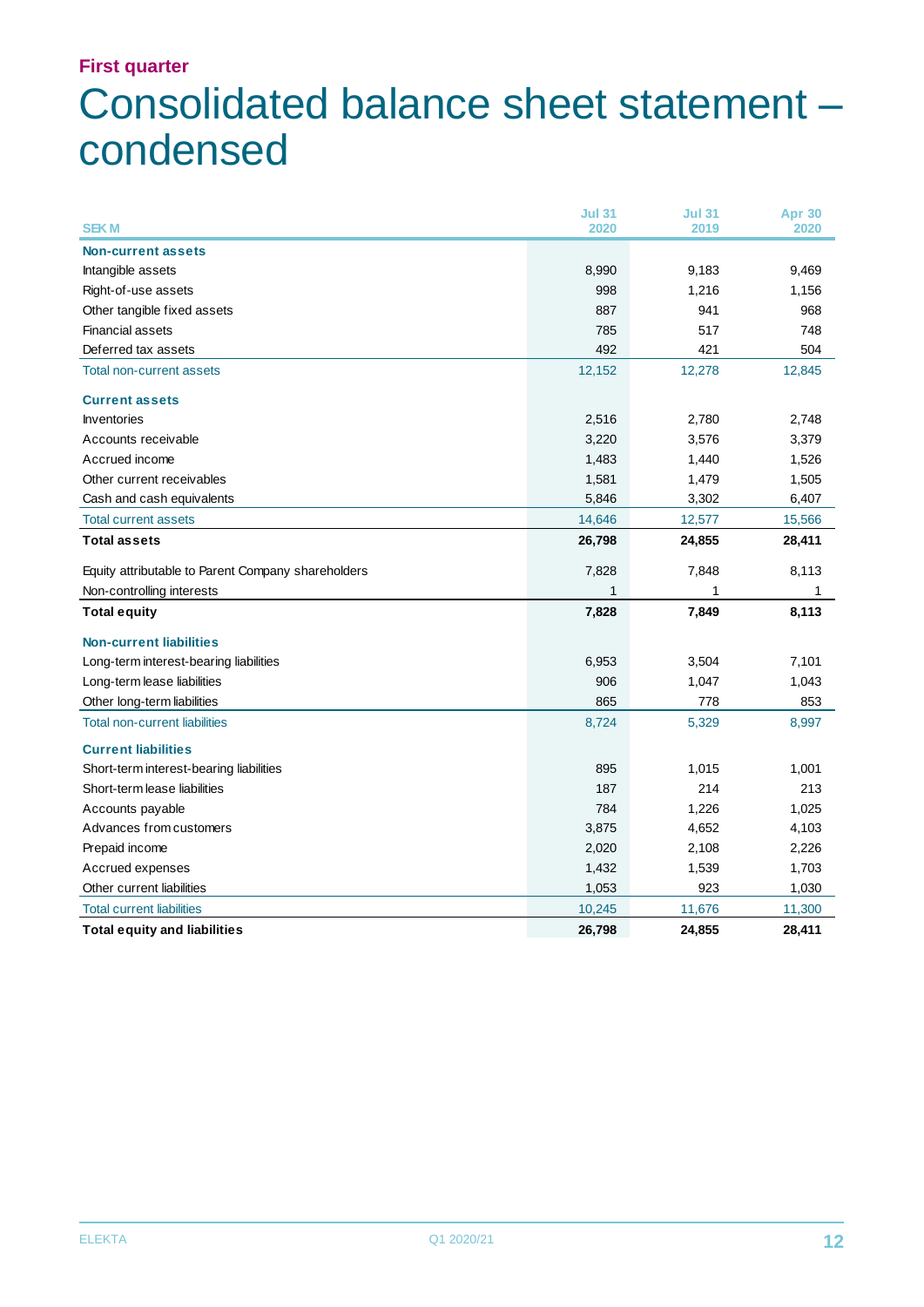## **First quarter** Changes in consolidated equity – condensed

|                                                    |         | May - Jul |         |  |
|----------------------------------------------------|---------|-----------|---------|--|
| <b>SEKM</b>                                        | 2020/21 | 2019/20   | 2019/20 |  |
| <b>Attributable to Parent Company shareholders</b> |         |           |         |  |
| Opening balance                                    | 8,113   | 7,778     | 7,778   |  |
| Opening balance adjustment due to IFRS 16          |         |           | $-31$   |  |
| Comprehensive income for the period                | $-287$  | 69        | 1,057   |  |
| Incentive programs                                 | 2       |           | $-3$    |  |
| Dividend                                           |         |           | -688    |  |
| Total                                              | 7,828   | 7,848     | 8,113   |  |
| Attributable to non-controlling interests          |         |           |         |  |
| Opening balance                                    |         |           |         |  |
| Comprehensive income for the period                | 0       | 0         | 0       |  |
| Total                                              |         |           |         |  |
| <b>Closing balance</b>                             | 7,828   | 7,849     | 8,113   |  |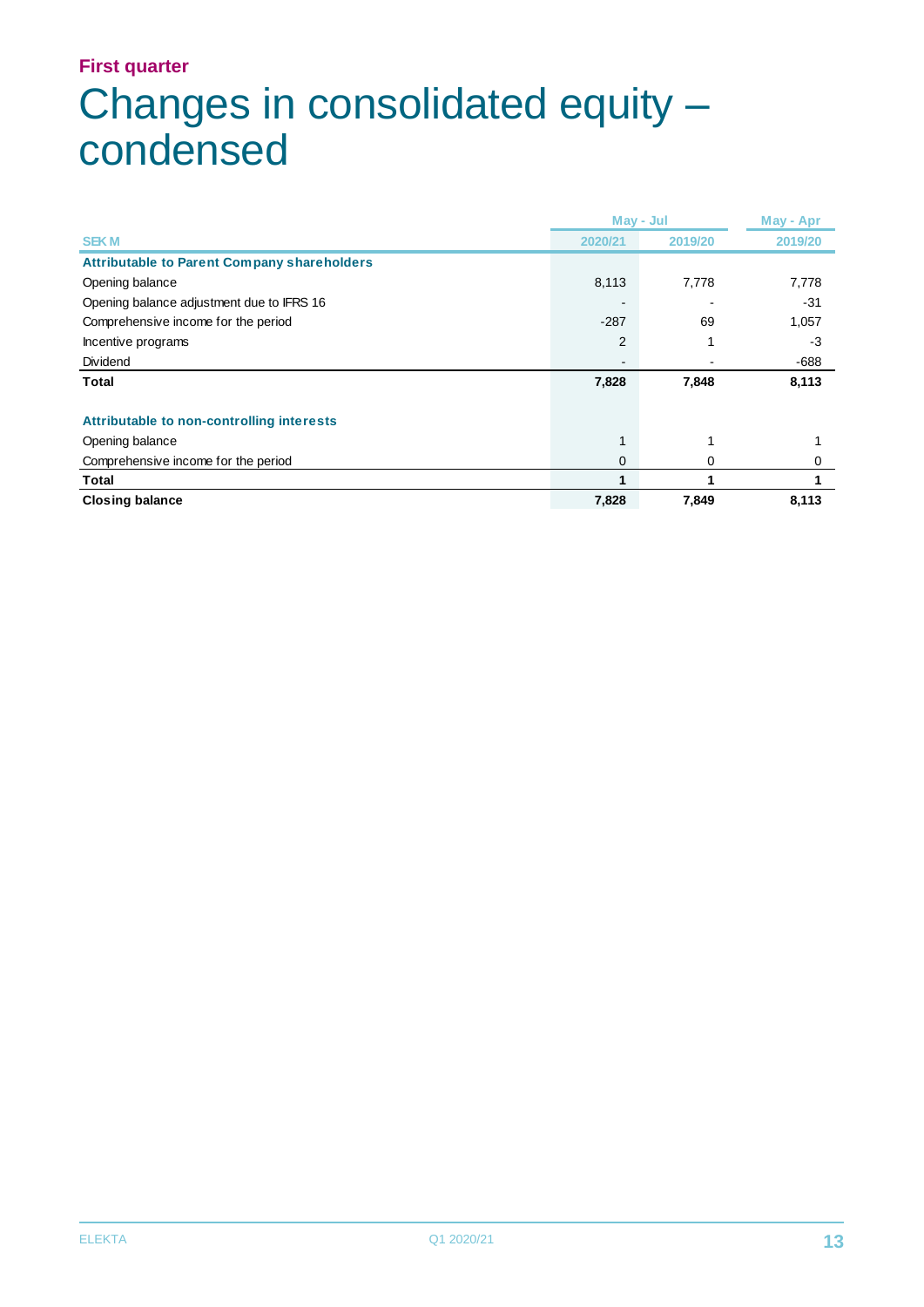## **First quarter** Consolidated cash flow statement – condensed

|                                                                    |                | Q <sub>1</sub> |            | 12 months  |
|--------------------------------------------------------------------|----------------|----------------|------------|------------|
| <b>SEKM</b>                                                        | 2020/21        | 2019/20        | <b>RTM</b> | FY 2019/20 |
| Profit before tax                                                  | 282            | 190            | 1,546      | 1,454      |
| Amortization and depreciation                                      | 316            | 306            | 1,285      | 1,275      |
| Interest net                                                       | 40             | 25             | 166        | 150        |
| Other non-cash items                                               | 19             | $-57$          | 129        | 54         |
| Interest received and paid                                         | $-40$          | $-29$          | $-156$     | $-145$     |
| Income taxes paid                                                  | $-88$          | $-41$          | $-308$     | $-261$     |
| Operating cash flow                                                | 530            | 394            | 2,662      | 2,526      |
| Changes in inventories                                             | $\overline{7}$ | $-233$         | 124        | $-116$     |
| Changes in operating receivables                                   | $-224$         | $-399$         | $-259$     | $-434$     |
| Changes in operating liabilities                                   | $-102$         | $-391$         | $-673$     | $-962$     |
| Change in w orking capital                                         | $-319$         | $-1,023$       | $-808 -$   | $-1,512$   |
| Cash flow from operating activities                                | 211            | $-629$         | 1,854      | 1,014      |
| Investments intangible assets                                      | $-150$         | $-102$         | $-613$     | $-566$     |
| Investments other assets                                           | $-35$          | $-53$          | $-178$     | $-196$     |
| Continuous investments                                             | $-185$         | $-155$         | $-791$     | $-761$     |
| Cash flow after continuous investments                             | 26             | $-784$         | 1,063      | 252        |
| Changes in short-term investments                                  | 60             | $-2$           | 36         | $-26$      |
| Business combinations, divestments and investments in other shares | $-225$         |                | $-736$     | $-511$     |
| <b>Cash flow after investments</b>                                 | $-139$         | $-786$         | 363        | $-284$     |
| <b>Dividends</b>                                                   |                |                | $-688$     | $-688$     |
| Cash flow from other financing activities                          | $-54$          | $-30$          | 3,287      | 3,311      |
| Cash flow for the period                                           | $-193$         | $-816$         | 2,963      | 2,339      |
|                                                                    |                |                |            |            |
| Change in cash and cash equivalents during the period              |                |                |            |            |
| Cash and cash equivalents at the beginning of the period           | 6,407          | 4,073          | 3,302      | 4,073      |
| Cash flow for the period                                           | $-193$         | $-816$         | 2,963      | 2,339      |
| Exchange rate differences                                          | $-368$         | 45             | $-418$     | $-5$       |
| Cash and cash equivalents at the end of the period                 | 5,846          | 3,302          | 5,846      | 6,407      |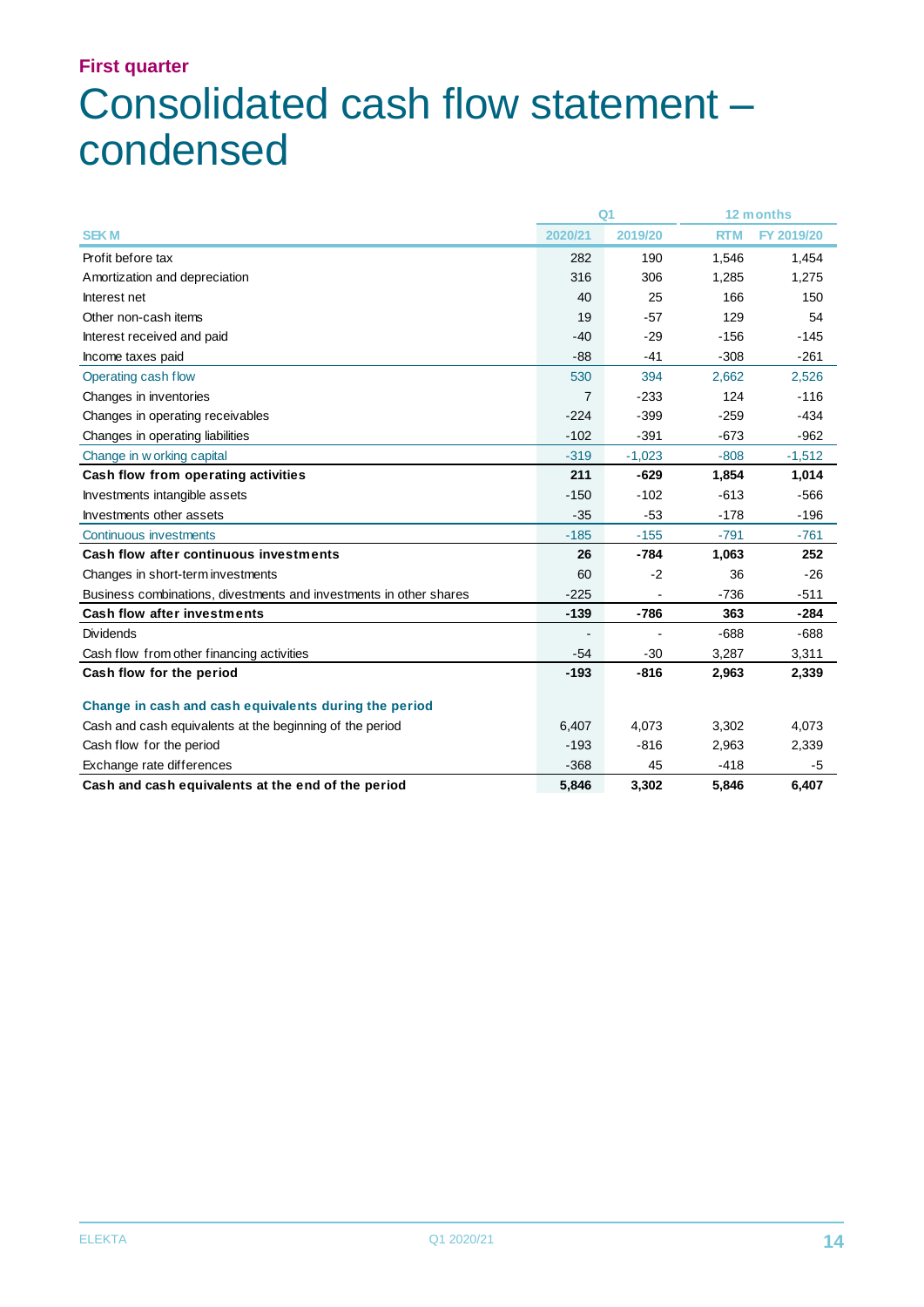## **First quarter** Parent company

#### Income statement and statement of comprehensive income - condensed

|                                          | Q <sub>1</sub> |         |
|------------------------------------------|----------------|---------|
| <b>SEKM</b>                              | 2020/21        | 2019/20 |
| Operating expenses                       | $-79$          | $-51$   |
| Financial net                            | 3              | 13      |
| Income after financial items             | $-76$          | $-38$   |
| Tax                                      | 11             | $-2$    |
| Net income                               | $-65$          | -40     |
| <b>Statement of comprehensive income</b> |                |         |
| Net income                               | -65            | $-40$   |
| Other comprehensive income               | $\blacksquare$ |         |
| Total comprehensive income               | $-65$          | -40     |

#### Balance sheet - condensed

|                                            | <b>Jul 31</b> | <b>Apr 30</b> |
|--------------------------------------------|---------------|---------------|
| <b>SEKM</b>                                | 2020          | 2020          |
| <b>Non-current assets</b>                  |               |               |
| Intangible assets                          | 51            | 53            |
| Shares in subsidiaries                     | 2,533         | 2,251         |
| Receivables from subsidaries               | 2,386         | 2,391         |
| Other financial assets                     | 367           | 326           |
| Deferred tax assets                        | 52            | 41            |
| Total non-current assets                   | 5,388         | 5,062         |
| <b>Current assets</b>                      |               |               |
| Receivables from subsidaries               | 3,975         | 4,248         |
| Other current receivables                  | 145           | 81            |
| Other short-term investments               |               |               |
| Cash and cash equivalents                  | 4,792         | 5,387         |
| <b>Total current assets</b>                | 8,912         | 9,716         |
| <b>Total assets</b>                        | 14,300        | 14,778        |
| Shareholders' equity                       | 2,282         | 2,346         |
| Untaxed reserves                           |               |               |
| <b>Non-current liabilities</b>             |               |               |
| Long-term interest-bearing liabilities     | 6,953         | 7,101         |
| Long-term provisions                       | 34            | 10            |
| <b>Total non-current liabilities</b>       | 6,987         | 7,111         |
| <b>Current liabilities</b>                 |               |               |
| Short-term interest-bearing liabilities    | 842           | 942           |
| Short-term liabilities to Group companies  | 4,013         | 4,283         |
| Short-term provisions                      | 73            | 1             |
| Other current liabilities                  | 104           | 95            |
| <b>Total current liabilities</b>           | 5,032         | 5,321         |
| Total shareholders' equity and liabilities | 14,300        | 14,778        |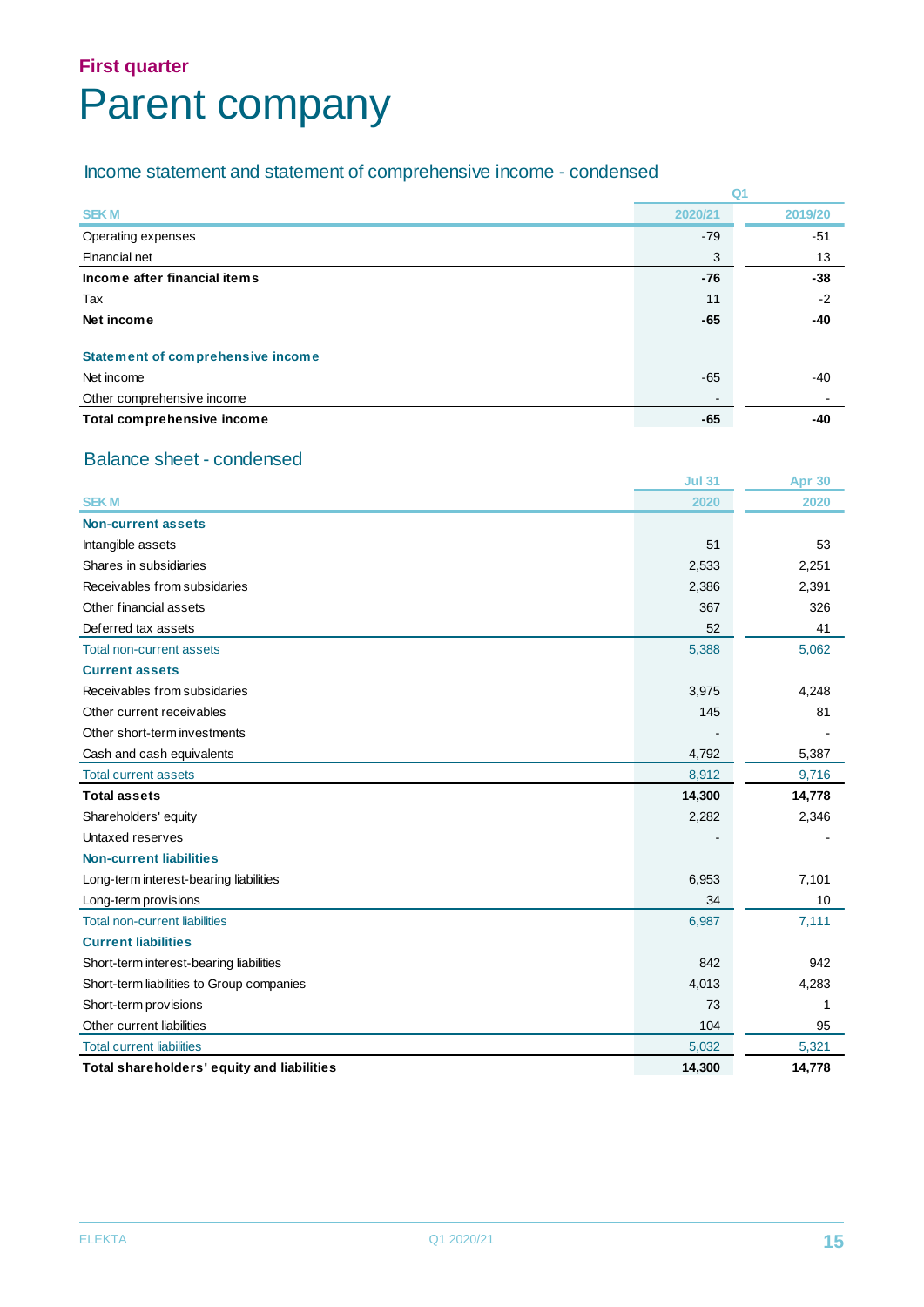### **First quarter** Accounting principles

This interim report is prepared, with regards to the Group, according to IAS 34 and the Swedish Annual Accounts Act and, with regards to the Parent Company, according to the Swedish Annual Accounts Act and RFR 2. The accounting principles applied are consistent with those presented in Note 1 of the Annual Report 2019/20.

New or revised standards and interpretations, not yet applied, are not considered to have a material impact on the Elekta Group´s financial statements.

All figures are stated in SEK M and, accordingly, rounding differences can occur.

## Related-party transactions

Significant related-party transactions are described in note 35 in the Annual Report for 2019/20. No material changes have taken place in relations or transactions with related parties companies compared with the description in the Annual report 2019/20.

## Exchange rates

| <b>Country</b>       | <b>Currency</b> | Average rate |         | <b>Closing rate</b>                         |               |        |               |       |                     |
|----------------------|-----------------|--------------|---------|---------------------------------------------|---------------|--------|---------------|-------|---------------------|
|                      |                 | May - Jul    |         |                                             | <b>Jul 31</b> |        | <b>Apr 30</b> |       |                     |
|                      |                 | 2020/21      | 2019/20 | $\mathbf{\Delta}^{\textnormal{\texttt{1}}}$ | 2020          | 2019   | 2020          |       | $\mathbf{\Delta}^2$ |
| Euroland             | 1 EUR           | 10.482       | 10.640  | $-1%$                                       | 10.305        | 10.670 | 10.694        | $-3%$ | $-4%$               |
| <b>Great Britain</b> | 1 GBP           | 11.691       | 12.006  | $-3%$                                       | 11.374        | 11.630 | 12.278        | $-2%$ | $-7%$               |
| Japan                | 1 JPY           | 0.087        | 0.087   | 0%                                          | 0.083         | 0.088  | 0.092         | -6%   | $-10%$              |
| <b>United States</b> | 1 USD           | 9.356        | 9.474   | $-1%$                                       | 8.661         | 9.565  | 9.847         | -9%   | $-12%$              |

1 July 31, 2020 vs July 31, 2019

2 July 31, 2020 vs Apr 30, 2020

For Group companies with a functional currency other than Swedish kronor, order intake and income statements are translated at average exchange rates for the reporting period, while order backlog and balance sheets are translated at closing exchange rates.

## Segment reporting

Elekta applies geographical segmentation. Order intake, net sales and contribution margin for the respective regions are reported to Elekta's CFO and CEO (chief operating decision makers). The regions' expenses are directly attributable to the respective regions' reported figures including cost of products sold. Global costs for R&D, marketing, management of product supply centres and Parent Company are not allocated per region. Currency exposure is concentrated to product supply centres. The majority of exchange differences in operations are reported in global costs.

Elekta's operations are characterized by significant quarterly variations in volumes and product mix, which have a direct impact on net sales and profits. This is accentuated when the operation is split into segments, as is the impact of currency fluctuations between the years. Revenues from solutions are recognized at a point in time and revenues from services are recognized over time.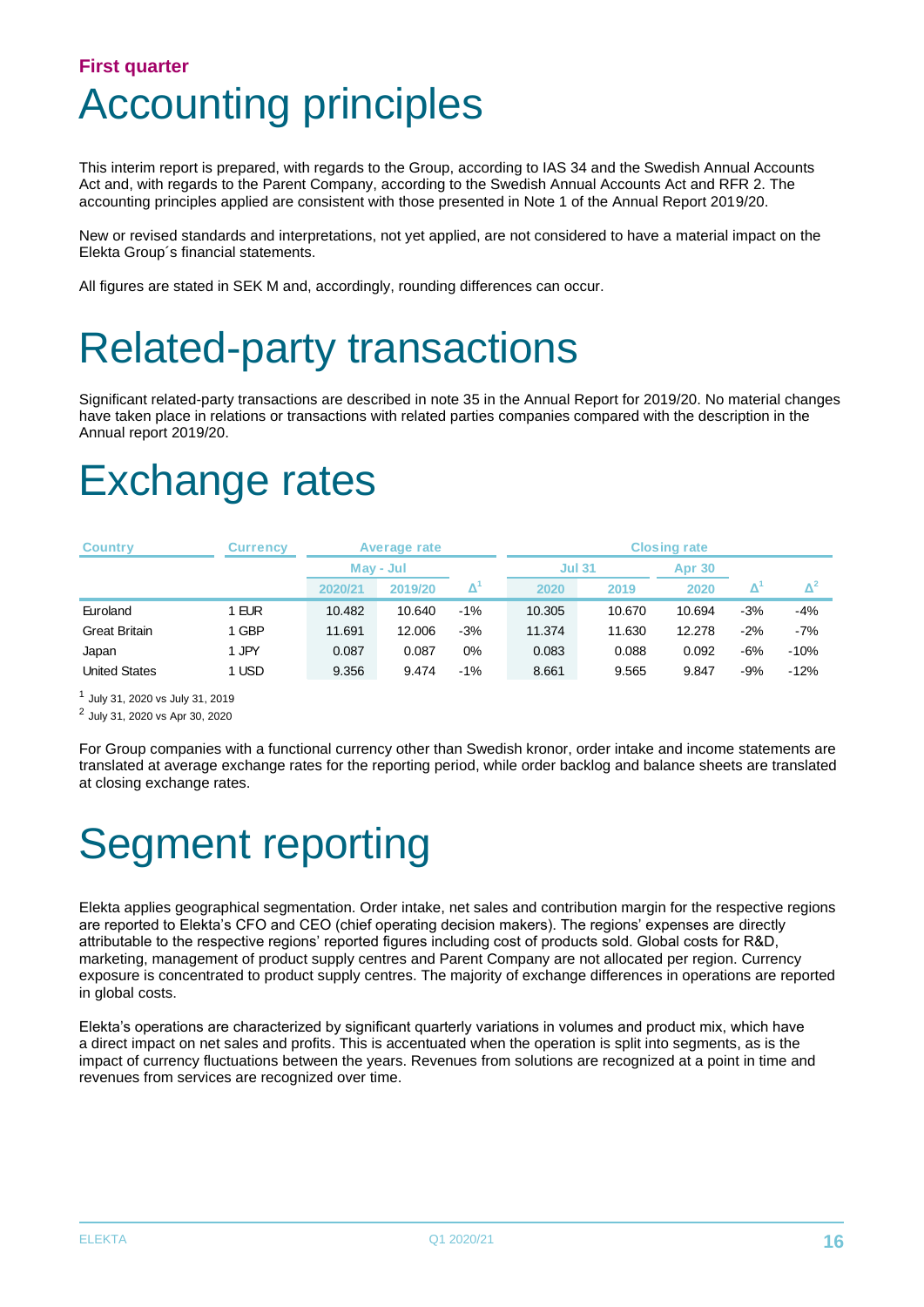#### Q1 2020/21

|                            | North and<br><b>South</b> | Europe,<br><b>Middle East</b> | Asia           | Other /                  | <b>Group</b> | % of net |
|----------------------------|---------------------------|-------------------------------|----------------|--------------------------|--------------|----------|
| <b>SEKM</b>                | America                   | and Africa                    | <b>Pacific</b> | Group-wide               | total        | sales    |
| Net sales                  | 945                       | 1.108                         | 927            | $\overline{\phantom{0}}$ | 2,981        |          |
| Regional expenses          | $-536$                    | $-678$                        | $-580$         |                          | $-1,794$     | 60%      |
| <b>Contribution margin</b> | 409                       | 430                           | 347            | $\overline{\phantom{0}}$ | 1,186        | 40%      |
| Contribution margin, %     | 43%                       | 39%                           | 37%            |                          |              |          |
| Global costs               | $\blacksquare$            |                               |                | $-852$                   | $-852$       | 29%      |
| <b>Operating result</b>    | 409                       | 430                           | 347            | $-852$                   | 335          | 11%      |
| Net financial items        | $\overline{\phantom{0}}$  |                               |                | $-52$                    | -52          |          |
| Profit before tax          | 409                       | 430                           | 347            | -904                     | 282          |          |

#### Q1 2019/20

|                            | North and      | Europe,<br><b>Middle East</b> |                | Other /                  |              |          |
|----------------------------|----------------|-------------------------------|----------------|--------------------------|--------------|----------|
|                            | <b>South</b>   |                               | Asia           |                          | <b>Group</b> | % of net |
| <b>SEKM</b>                | <b>America</b> | and Africa                    | <b>Pacific</b> | Group-wide               | total        | sales    |
| Net sales                  | 1,010          | 1,158                         | 1,060          | $\overline{\phantom{0}}$ | 3,228        |          |
| Regional expenses          | $-643$         | -799                          | $-714$         |                          | $-2,156$     | 67%      |
| <b>Contribution margin</b> | 367            | 359                           | 347            |                          | 1,073        | 33%      |
| Contribution margin, %     | 36%            | 31%                           | 33%            |                          |              |          |
| Global costs               |                |                               |                | -837                     | $-837$       | 26%      |
| <b>Operating result</b>    | 367            | 359                           | 347            | $-837$                   | 236          | 7%       |
| Net financial items        |                |                               |                | -46                      | -46          |          |
| Profit before tax          | 367            | 359                           | 347            | $-883$                   | 190          |          |

#### Full year 2019/20

|                            | North and<br><b>South</b> | Europe,<br><b>Middle East</b> | Asia           | Other /    | <b>Group</b> | % of net |
|----------------------------|---------------------------|-------------------------------|----------------|------------|--------------|----------|
|                            | <b>America</b>            | and Africa                    | <b>Pacific</b> | Group-wide | total        | sales    |
| <b>SEKM</b>                |                           |                               |                |            |              |          |
| Net sales                  | 4,482                     | 5,547                         | 4,572          |            | 14,601       |          |
| Regional expenses          | $-2,704$                  | $-3,786$                      | $-3,142$       |            | $-9,633$     | 66%      |
| <b>Contribution margin</b> | 1,778                     | 1,760                         | 1,430          |            | 4,968        | 34%      |
| Contribution margin, %     | 40%                       | 32%                           | 31%            |            |              |          |
| Global costs               | ۰                         |                               | $\blacksquare$ | $-3,312$   | $-3.312$     | 23%      |
| <b>Operating result</b>    | 1,778                     | 1,760                         | 1,430          | $-3,312$   | 1,657        | 11%      |
| Net financial items        |                           |                               | $\blacksquare$ | $-203$     | $-203$       |          |
| Profit before tax          | 1.778                     | 1.760                         | 1.430          | $-3.515$   | 1.454        |          |

#### Rolling twelve months

|                            | North and<br><b>South</b> | Europe,<br><b>Middle East</b> | Asia           | Other /    | <b>Group</b> | % of net |
|----------------------------|---------------------------|-------------------------------|----------------|------------|--------------|----------|
| <b>SEKM</b>                | America                   | and Africa                    | <b>Pacific</b> | Group-wide | total        | sales    |
| Net sales                  | 4,417                     | 5,497                         | 4,439          |            | 14,354       |          |
| Regional expenses          | $-2,598$                  | $-3,665$                      | $-3,009$       |            | $-9,272$     | 65%      |
| <b>Contribution margin</b> | 1,820                     | 1,832                         | 1,431          |            | 5,082        | 35%      |
| Contribution margin, %     | 41%                       | 33%                           | 32%            |            |              |          |
| Global costs               | $\overline{\phantom{0}}$  |                               |                | $-3,327$   | $-3,327$     | 23%      |
| <b>Operating result</b>    | 1,820                     | 1,832                         | 1.431          | $-3,327$   | 1,756        | 12%      |
| Net financial items        |                           |                               |                | $-210$     | $-210$       |          |
| Profit before tax          | 1.820                     | 1.832                         | 1.431          | $-3,536$   | 1.546        |          |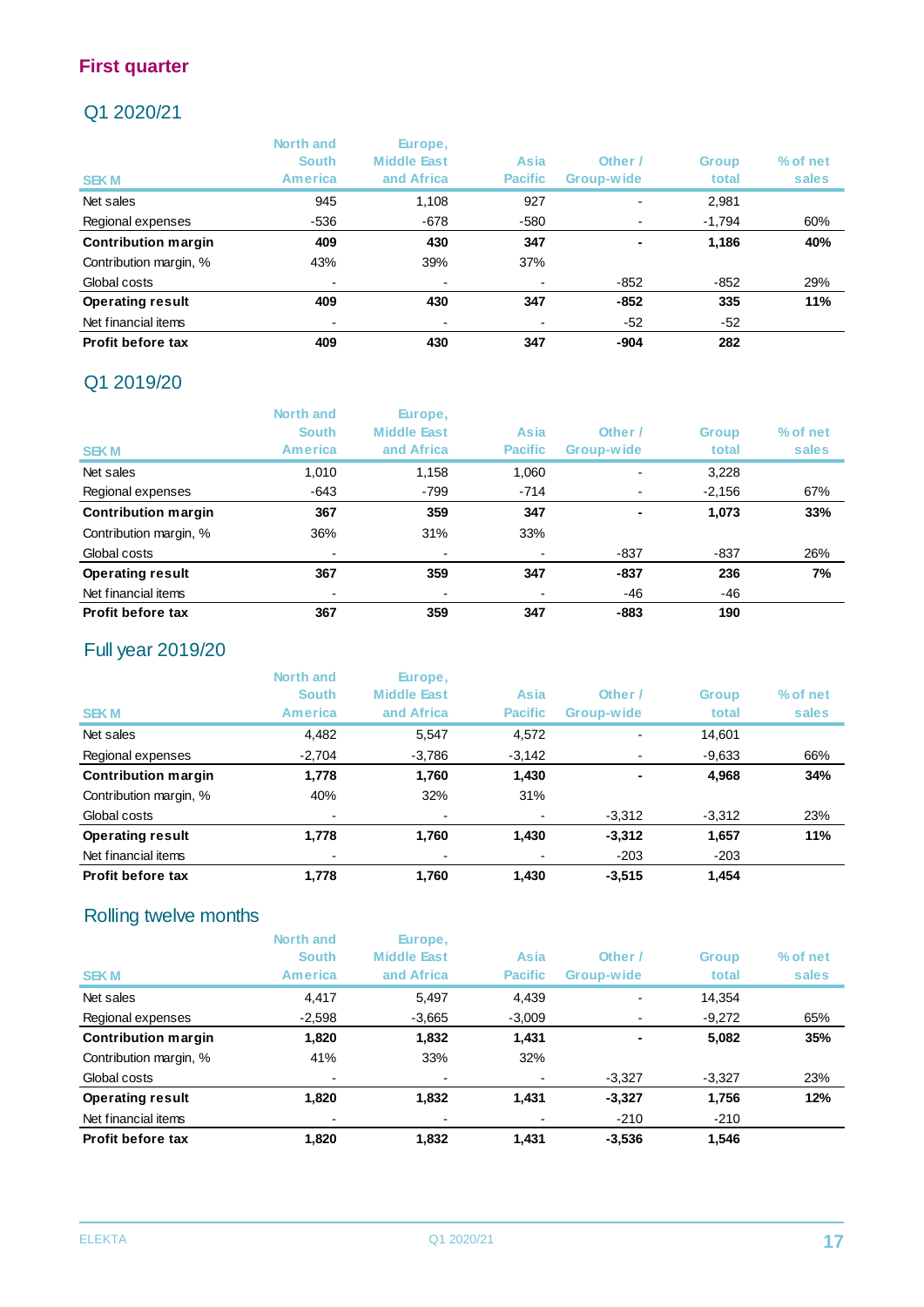### **First quarter** Net sales by product type

#### Q1 2020/21

| <b>Total</b> | 945          | 1.108              | 927                 |                          | 2,981              |
|--------------|--------------|--------------------|---------------------|--------------------------|--------------------|
| Service      | 628          | 493                | 309                 | $\overline{\phantom{0}}$ | 1,430              |
| Solutions    | 318          | 615                | 619                 | $\overline{\phantom{a}}$ | 1,551              |
| <b>SEKM</b>  | America      | and Africa         | <b>Asia Pacific</b> | Group-wide               | <b>Group total</b> |
|              | <b>South</b> | <b>Middle East</b> |                     | Other <sub>/</sub>       |                    |
|              | North and    | Europe,            |                     |                          |                    |

#### Q1 2019/20

|              | North and    | Europe,            |                     |                |                    |
|--------------|--------------|--------------------|---------------------|----------------|--------------------|
|              | <b>South</b> | <b>Middle East</b> |                     | Other /        |                    |
| <b>SEKM</b>  | America      | and Africa         | <b>Asia Pacific</b> | Group-wide     | <b>Group total</b> |
| Solutions    | 387          | 699                | 772                 | $\blacksquare$ | 1,858              |
| Service      | 623          | 459                | 289                 | $\blacksquare$ | 1,371              |
| <b>Total</b> | 1,010        | 1,158              | 1,060               |                | 3,228              |

#### Full year 2019/20

|              | North and<br><b>South</b> | Europe,<br><b>Middle East</b> |                     | Other                    |                    |
|--------------|---------------------------|-------------------------------|---------------------|--------------------------|--------------------|
| <b>SEKM</b>  | <b>America</b>            | and Africa                    | <b>Asia Pacific</b> | Group-wide               | <b>Group total</b> |
| Solutions    | 1,965                     | 3,577                         | 3,305               | $\overline{\phantom{0}}$ | 8,846              |
| Service      | 2.518                     | 1.970                         | 1.268               | $\overline{\phantom{0}}$ | 5,755              |
| <b>Total</b> | 4,482                     | 5,547                         | 4,572               | ٠                        | 14.601             |

#### Rolling twelve months

|              | North and<br><b>South</b> | Europe,<br><b>Middle East</b> |                     | Other /                  |             |
|--------------|---------------------------|-------------------------------|---------------------|--------------------------|-------------|
| <b>SEKM</b>  | <b>America</b>            | and Africa                    | <b>Asia Pacific</b> | Group-wide               | Group total |
| Solutions    | 1.896                     | 3,492                         | 3,152               | $\overline{\phantom{0}}$ | 8,539       |
| Service      | 2.522                     | 2,005                         | 1.288               | $\blacksquare$           | 5,814       |
| <b>Total</b> | 4,417                     | 5,497                         | 4,439               | ٠                        | 14,354      |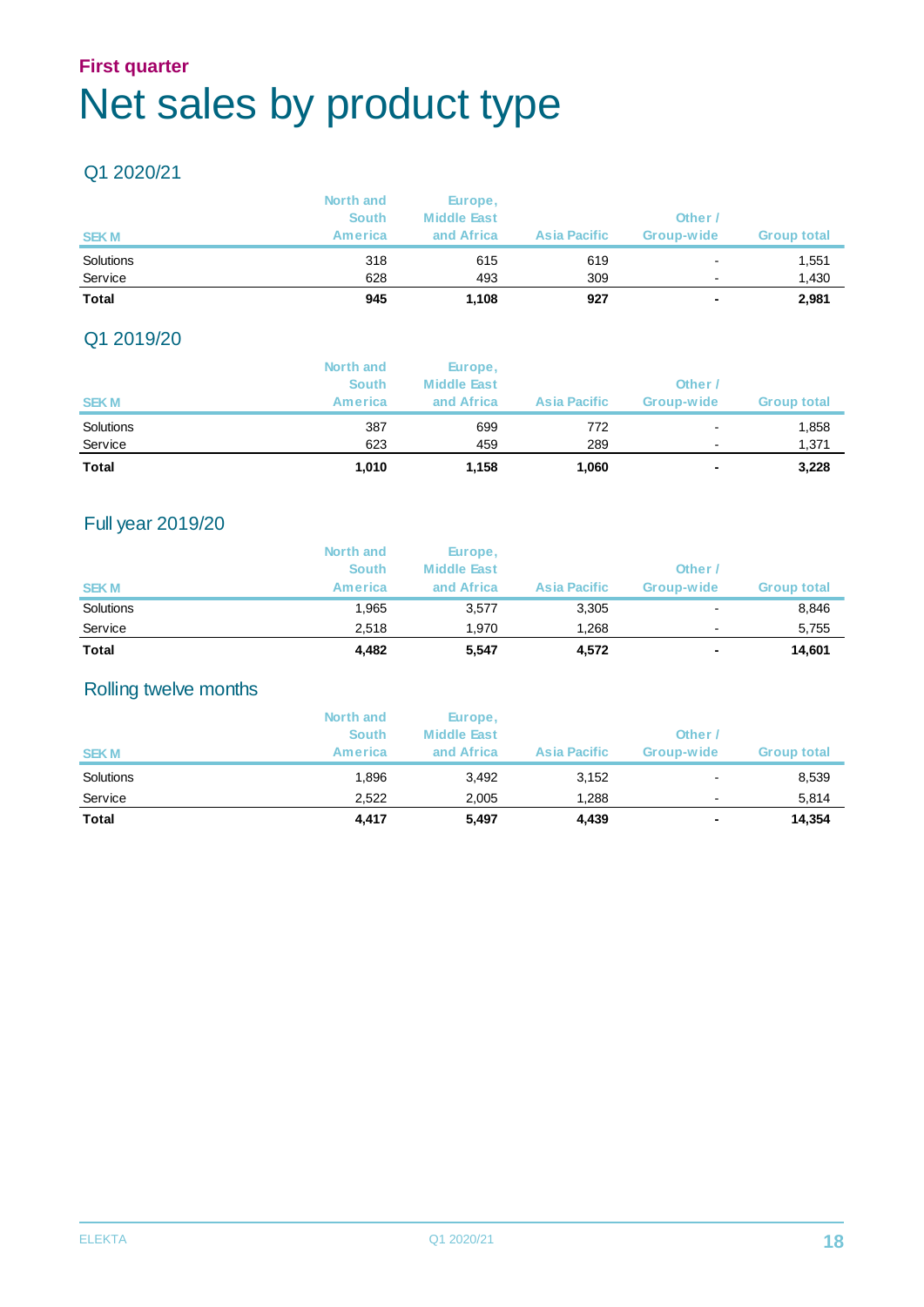### **First quarter** Financial instruments

The table below shows the fair value of the Group's financial instruments, for which fair value is different than carrying value. The fair value of all other financial instruments is assumed to correspond to the carrying value.

|                                         | <b>Jul 31, 2020</b>       |               | Jul 31, 2019              |                   | Apr 30, 2020               |               |  |
|-----------------------------------------|---------------------------|---------------|---------------------------|-------------------|----------------------------|---------------|--|
| <b>SEKM</b>                             | <b>Carrying</b><br>amount | Fair<br>value | <b>Carrying</b><br>amount | <b>Fair value</b> | <b>Carrving</b><br>am ount | Fair<br>value |  |
| Long-term interest-bearing liabilities  | 6,953                     | 7.443         | 3.504                     | 3.529             | 7.101                      | 7,503         |  |
| Long-term lease liabilities             | 906                       | 906           | 1.047                     | 1.047             | 1.043                      | 1,043         |  |
| Short-term interest-bearing liabilities | 895                       | 893           | 1.015                     | 1.015             | 1.001                      | 1,002         |  |
| Short-term lease liabilities            | 187                       | 187           | 214                       | 214               | 213                        | 213           |  |

The Group's financial assets and financial liabilities, which have been measured at fair value, have been categorized in the fair value hierarchy. The different levels are defined as follows:

**Level 1:** Quoted prices on an active market for identical assets or liabilities

Level 2: Other observable data than quoted prices included in Level 1, either directly (that is, price quotations) or indirectly (that is, obtained from price quotations)

Level 3: Data not based on observable market data

#### Financial instruments measured at fair value

| <b>SEKM</b>                                                                                          | Level | <b>Jul 31, 2020</b> | Jul 31, 2019 | Apr 30, 2020 |
|------------------------------------------------------------------------------------------------------|-------|---------------------|--------------|--------------|
| <b>FINANCIAL ASSETS</b><br>Financial assets measured at fair value through profit<br>or loss:        |       |                     |              |              |
| Derivative financial instruments – non-hedge accounting                                              | 2     | 162                 | 24           | 81           |
| Short-term investments                                                                               |       |                     | 47           | 62           |
| Short-term investments classified as cash equivalents                                                |       | 1,203               | 1,721        | 1,241        |
| Equity instruments<br>Financial assets measured at fair value through other<br>comprehensive income: | 1, 3  |                     | 60           |              |
| Equity instruments                                                                                   |       | 341                 |              | 297          |
| Derivatives used for hedging purposes:                                                               |       |                     |              |              |
| Derivative financial instruments - hedge accounting                                                  | 2     | 222                 |              | 25           |
| <b>Total financial assets</b>                                                                        |       | 1,928               | 1,853        | 1,707        |
| <b>FINANCIAL LIABILITIES</b>                                                                         |       |                     |              |              |
| Financial liabilities at fair value through profit or loss:                                          |       |                     |              |              |
| Derivative financial instruments – non-hedge accounting                                              | 2     | 78                  | 84           | 55           |
| Other liabilities (contingent considerations)                                                        | 3     | 165                 | 2            | 105          |
| Derivatives used for hedging purposes:                                                               |       |                     |              |              |
| Derivative financial instruments – hedge accounting                                                  | 2     | 51                  | 167          | 58           |
| <b>Total financial liabilities</b>                                                                   |       | 293                 | 253          | 217          |

The fair value of accounts receivables, other current and non-current receivables, cash and cash equivalents, accounts payable and other current and non-current liabilities is estimated to be equal to their carrying amount.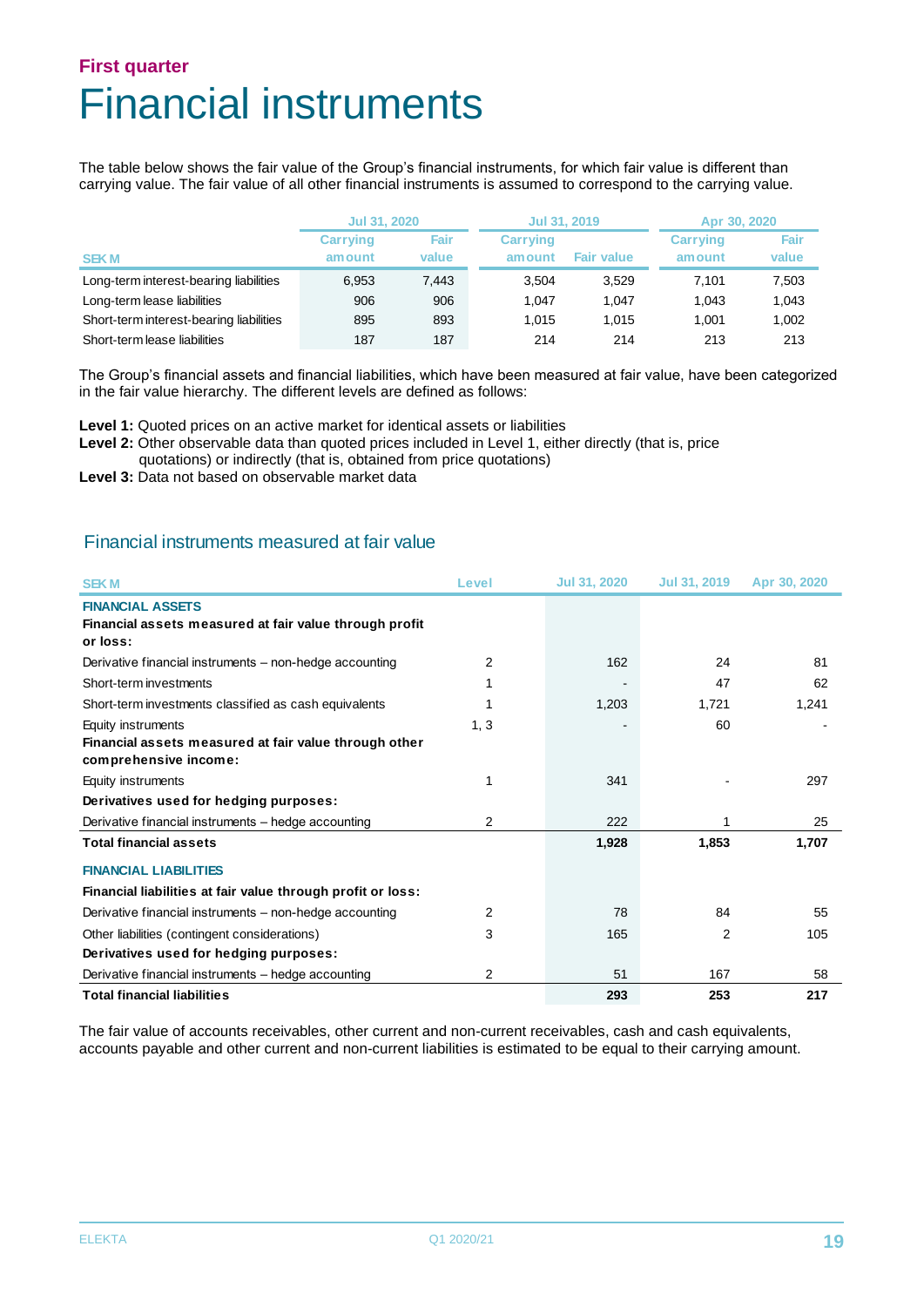## **First quarter** Key figures and data

#### Key figures

|                                   | May - $Apr1$   |                | May - Apr |         | May - Jul |         | May - Jul |
|-----------------------------------|----------------|----------------|-----------|---------|-----------|---------|-----------|
|                                   | 2015/16        | 2016/17        | 2017/18   | 2018/19 | 2019/20   | 2019/20 | 2020/21   |
| Gross order intake, SEK M         | 13,821         | 14,064         | 14,493    | 16,796  | 17,735    | 4,390   | 4,451     |
| Net sales, SEK M                  | 11,221         | 10.704         | 11,573    | 13,555  | 14,601    | 3,228   | 2,981     |
| Order backlog, SEK M              | 18,239         | 22,459         | 27,974    | 32,003  | 34,689    | 33,199  | 32,465    |
| Operating result, SEK M           | 423            | 598            | 1,845     | 1,696   | 1,657     | 236     | 335       |
| Operating margin, %               | 3.8            | 5.6            | 15.9      | 12.5    | 11.3      | 7.3     | 11.2      |
| Shareholders' equity, SEK M       | 6.412          | 6.774          | 6.987     | 7.779   | 8,113     | 7.849   | 7,828     |
| Return on shareholders' equity, % | $\overline{2}$ | $\overline{2}$ | 22        | 17      | 14        | 16      | 14        |
| Net debt. SEK M                   | 2,677          | 1,889          | 803       | 439     | 1,632     | 1,170   | 2,002     |
| Operational cash conversion, %    | 111            | 145            | 95        | 61      | 35        | $-116$  | 32        |
| Average number of employees       | 3,677          | 3,581          | 3,702     | 3,798   | 4,117     | 3,942   | 4,037     |

<sup>1</sup> Calculation based on IAS18

#### Data per share

|                                    | May - $Apr1$ |         | May - Apr |         | May - Jul |         | May - Jul |
|------------------------------------|--------------|---------|-----------|---------|-----------|---------|-----------|
|                                    | 2015/16      | 2016/17 | 2017/18   | 2018/19 | 2019/20   | 2019/20 | 2020/21   |
| Earnings per share                 |              |         |           |         |           |         |           |
| before dilution, SEK               | 0.36         | 0.33    | 3.53      | 3.14    | 2.84      | 0.38    | 0.57      |
| after dilution, SEK                | 0.36         | 0.33    | 3.53      | 3.14    | 2.84      | 0.38    | 0.57      |
| Cash flow per share                |              |         |           |         |           |         |           |
| before dilution, SEK               | 1.00         | 2.69    | 3.79      | 2.48    | $-0.74$   | $-2.06$ | $-0.36$   |
| after dilution, SEK                | 1.00         | 2.69    | 3.79      | 2.48    | $-0.74$   | $-2.06$ | $-0.36$   |
| Shareholders' equity per share     |              |         |           |         |           |         |           |
| before dilution, SEK               | 16.79        | 17.73   | 18.29     | 20.36   | 21.23     | 20.54   | 20.49     |
| after dilution, SEK                | 16.79        | 17.73   | 18.29     | 20.36   | 21.23     | 20.54   | 20.49     |
| Average number of shares           |              |         |           |         |           |         |           |
| before dilution, 000s              | 381,288      | 381,306 | 382,027   | 382,027 | 382,062   | 382,027 | 382,083   |
| after dilution, 000s               | 381,288      | 381,306 | 382,027   | 382,027 | 382,062   | 382,027 | 382,083   |
| Number of shares at closing        |              |         |           |         |           |         |           |
| before dilution, 000s <sup>2</sup> | 381,288      | 382,027 | 382,027   | 382,027 | 382,083   | 382,027 | 382,083   |
| after dilution, 000s               | 381,288      | 382,027 | 382,027   | 382,027 | 382,083   | 382,027 | 382,083   |

<sup>1</sup> Calculation based on IAS18

<sup>2</sup> Number of registered shares at closing excluding treasury shares (1,485,289 per July 31, 2020)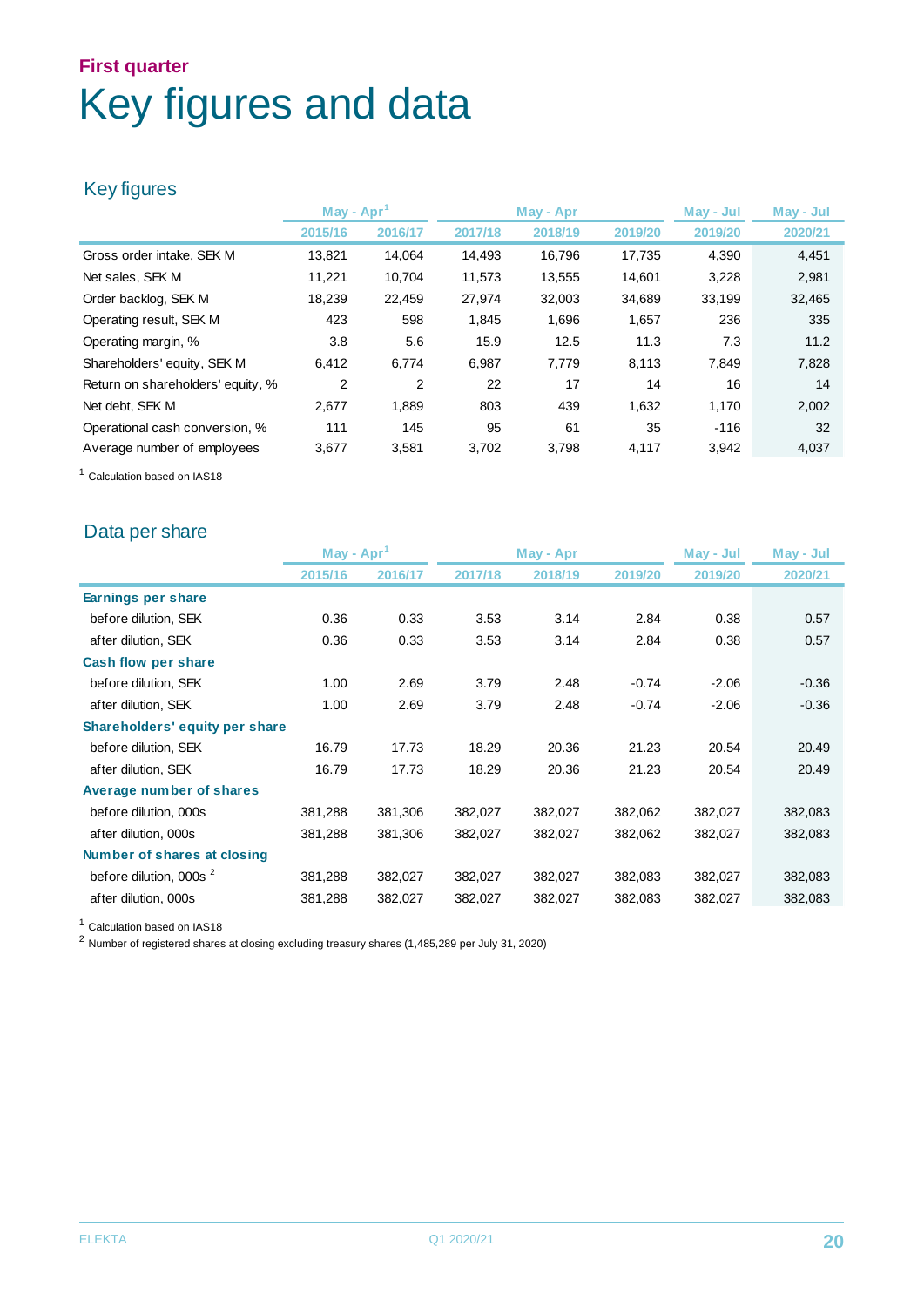#### Data per quarter

|                                     |        |       | 2018/19 |       |        | 2019/20        |       |       | 2020/21        |
|-------------------------------------|--------|-------|---------|-------|--------|----------------|-------|-------|----------------|
| <b>SEKM</b>                         | Q1     | Q2    | Q3      | Q4    | Q1     | Q <sub>2</sub> | Q3    | Q4    | Q <sub>1</sub> |
| Gross order intake                  | 3.174  | 3.670 | 4,551   | 5.401 | 4,390  | 4,036          | 4.276 | 5,032 | 4,451          |
| Net sales                           | 2.819  | 3.330 | 3,320   | 4.086 | 3,228  | 3.709          | 3.656 | 4,008 | 2,981          |
| <b>EBITA</b>                        | 386    | 601   | 505     | 985   | 448    | 539            | 648   | 886   | 551            |
| Operating result                    | 238    | 393   | 311     | 755   | 236    | 321            | 443   | 658   | 335            |
| Cash flow from operating activities | $-381$ | 512   | $-57$   | 1,547 | $-629$ | 419            | -21   | 1.244 | 211            |

#### Order intake growth based on constant currency

|                                   |    | 2018/19 |    |    | 2019/20 |       |     | 2020/21 |       |
|-----------------------------------|----|---------|----|----|---------|-------|-----|---------|-------|
|                                   | Q1 | Ω2      | Q3 | Q4 | Q1      | Q2    | Q3  | Q4      | Q1    |
| North and South America, %        | 23 | $-41$   | 16 | 9  | 0       | 29    | -43 |         | 66    |
| Europe, Middle East and Africa, % | 15 | 43      | 5  | 18 | 64      | $-21$ | 9   | -17     | $-20$ |
| Asia Pacific, %                   | 2  | 18      | 20 | -8 | 31      | 23    | -6  | $-13$   | $-12$ |
| Group, %                          | 12 |         | 12 | 8  | 32      | 5     | -11 | $-10$   | 4     |

## No significant events after the quarter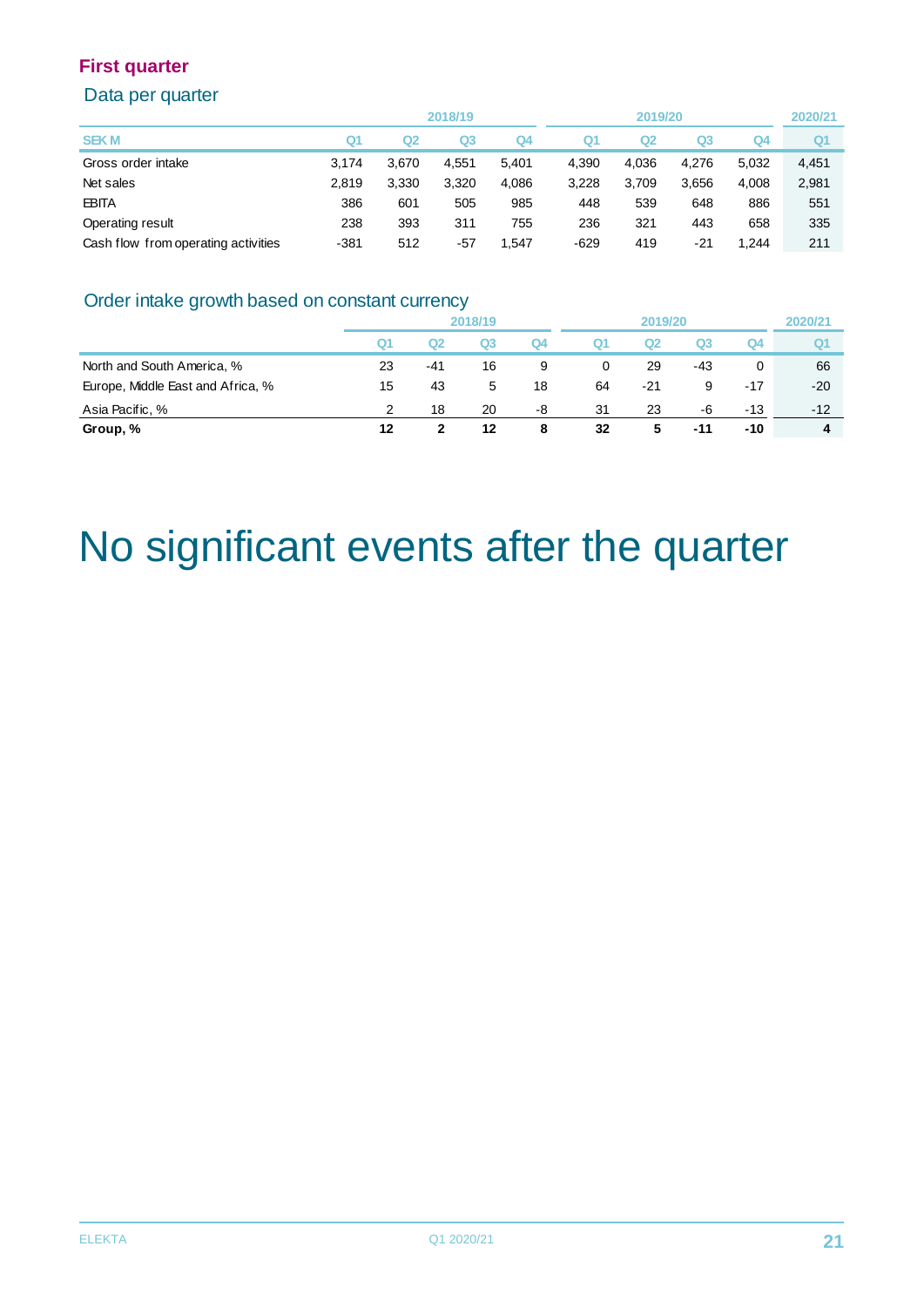### **First quarter** Alternative performance measures

Alternative Performance Measures (APMs) are measures and key figures that Elekta's management and other stakeholders use when managing and analysing Elekta's business performance. These measures are not substitutes, but rather supplements to financial reporting measures prepared in accordance with IFRS. Key figures and other APMs used by Elekta are defined on www.elekta.com/investors/financials/definitions. Definitions and additional information on APMs can also be found on pages 143-146 in the Annual Report 2019/20.

#### Order and sales growth based on constant currency

Elekta's order intake and sales are, to a large extent, reported in subsidiaries with other functional currencies than SEK, which is the group reporting currency. In order to present order and sales growth on a more comparable basis and to show the impact of currency fluctuations, order and sales growth based on constant currency are presented. The schedules below present growth based on constant currency reconciled to the total growth reported in accordance with IFRS.

#### Change gross order intake

|                                   |                        |                |            | Europe,      |       |                     |      |              |  |
|-----------------------------------|------------------------|----------------|------------|--------------|-------|---------------------|------|--------------|--|
|                                   | <b>North and South</b> |                |            | Middle East, |       |                     |      | <b>Group</b> |  |
|                                   |                        | <b>America</b> | and Africa |              |       | <b>Asia Pacific</b> |      | total        |  |
|                                   | ℅                      | <b>SEKM</b>    | ℅          | <b>SEKM</b>  | ℅     | <b>SEKM</b>         | ℅    | <b>SEKM</b>  |  |
| Q1 2020/21 vs. Q1 2019/20         |                        |                |            |              |       |                     |      |              |  |
| Change based on constant currency | 66                     | 701            | $-20$      | $-345$       | $-12$ | $-198$              | 4    | 158          |  |
| Currency effects                  | -3                     | $-36$          | $-2$       | -34          | $-2$  | $-26$               | $-2$ | $-97$        |  |
| Reported change                   | 62                     | 664            | $-22$      | $-379$       | $-14$ | $-224$              |      | 61           |  |
| Q1 2019/20 vs. Q1 2018/19         |                        |                |            |              |       |                     |      |              |  |
| Change based on constant currency | 0                      | $-2$           | 64         | 646          | 31    | 360                 | 32   | 1.004        |  |
| Currency effects                  | 8                      | 75             | 6          | 59           |       | 77                  | 7    | 211          |  |
| Reported change                   |                        | 74             | 70         | 705          | 37    | 437                 | 38   | 1.216        |  |

#### Change net sales

|                                   |           |                      |      | Europe,      |       |                     |      |              |  |
|-----------------------------------|-----------|----------------------|------|--------------|-------|---------------------|------|--------------|--|
|                                   | North and |                      |      | Middle East. |       |                     |      | <b>Group</b> |  |
|                                   |           | <b>South America</b> |      | and Africa   |       | <b>Asia Pacific</b> |      | total        |  |
|                                   | ℅         | <b>SEKM</b>          | %    | <b>SEKM</b>  | %     | <b>SEK M</b>        | ℅    | <b>SEKM</b>  |  |
| Q1 2020/21 vs. Q1 2019/20         |           |                      |      |              |       |                     |      |              |  |
| Change based on constant currency | -4        | $-37$                | $-1$ | $-17$        | $-11$ | $-112$              | $-5$ | $-165$       |  |
| Currency effects                  | -3        | $-28$                | $-3$ | $-33$        | $-2$  | $-21$               | -3   | -82          |  |
| Reported change                   | -6        | $-65$                | -4   | $-50$        | $-13$ | $-133$              | -8   | $-248$       |  |
| Q1 2019/20 vs. Q1 2018/19         |           |                      |      |              |       |                     |      |              |  |
| Change based on constant currency | 0         | -3                   | 13   | 131          | 14    | 126                 | 9    | 254          |  |
| Currency effects                  | 8         | 76                   | 2    | 24           | 6     | 55                  | 6    | 156          |  |
| Reported change                   | 8         | 73                   | 15   | 155          | 21    | 181                 | 15   | 409          |  |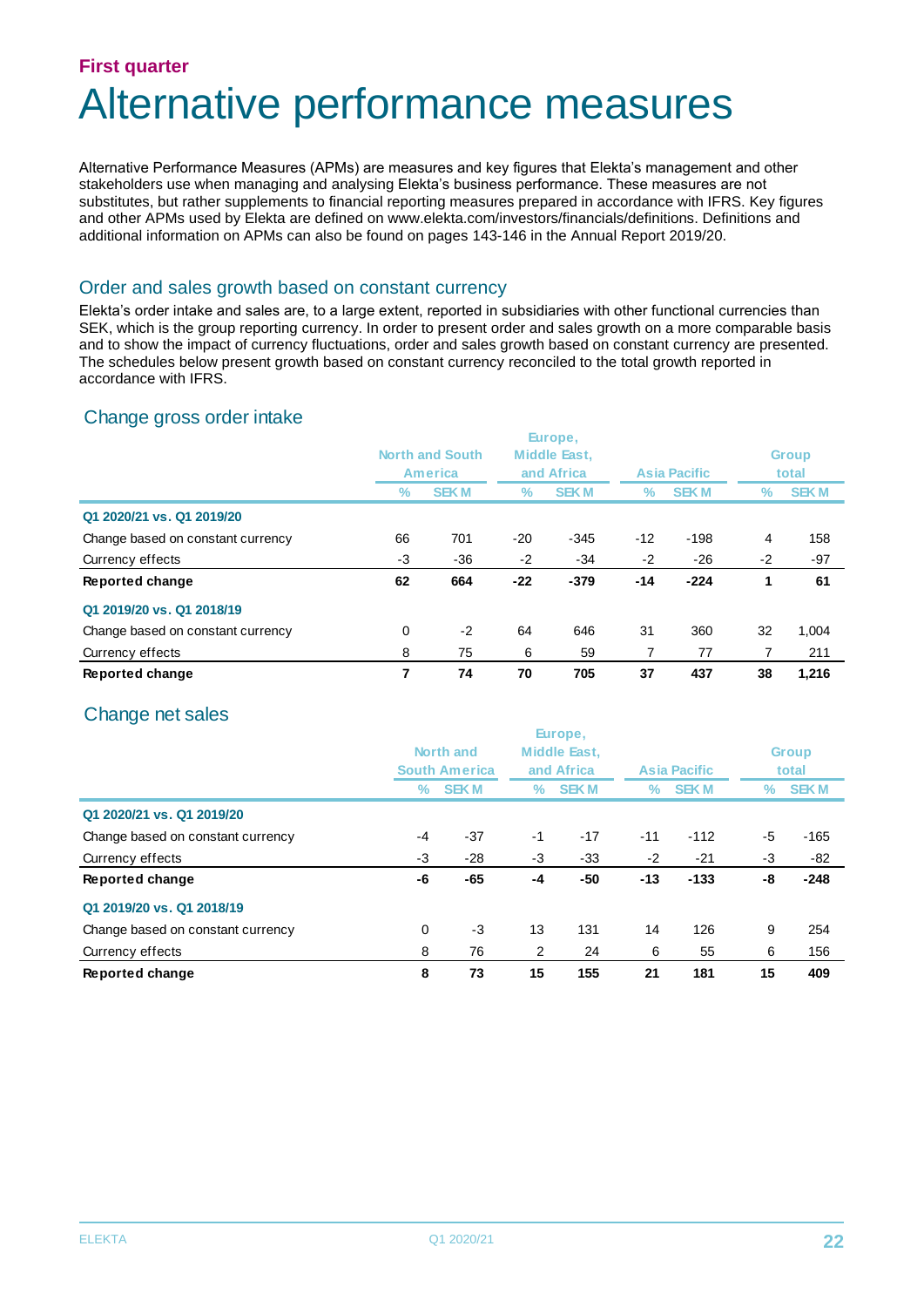#### EBITDA

EBITDA is used for the calculation of operational cash conversion and the net debt/EBITDA ratio.

| <b>SEKM</b>                           | Q1 2019/20 | Q <sub>2</sub> 2019/20 | Q3 2019/20 | Q4 2019/20 | Q1 2020/21 |
|---------------------------------------|------------|------------------------|------------|------------|------------|
| Operating result/EBIT                 | 236        | 321                    | 443        | 658        | 335        |
| Amortization:                         |            |                        |            |            |            |
| Capitalized development costs         | 184        | 187                    | 176        | 199        | 186        |
| Assets relating business combinations | 28         | 32                     | 30         | 29         | 30         |
| Depreciation                          | 95         | 95                     | 99         | 121        | 100        |
| <b>EBITDA</b>                         | 542        | 634                    | 747        | 1.008      | 651        |

#### Return on capital employed

Return on capital employed is a measure of the profitability after taking into account the amount of total capital used unrelated to type of financing. A higher return on capital employed indicates a more efficient use of capital. Capital employed represents the value of the balance sheet net assets that is the key driver of cash flow and capital required to run the business. It is also used in the calculation of return on capital employed.

| <b>SEKM</b>                                   | Jul 31, 2019 | Oct 31, 2019 | Jan 31, 2020 | Apr 30, 2020 | <b>Jul 31, 2020</b> |
|-----------------------------------------------|--------------|--------------|--------------|--------------|---------------------|
| Profit before tax (12 months rolling)         | 1,558        | 1,478        | 1,604        | 1,454        | 1,546               |
| Financial expenses (12 months rolling)        | 211          | 227          | 230          | 266          | 256                 |
| Profit before tax plus financial expenses     | 1.769        | 1,705        | 1.834        | 1.720        | 1,802               |
| <b>Total assets</b>                           |              |              |              |              |                     |
|                                               | 24,855       | 25,239       | 25,234       | 28,411       | 26,798              |
| Deferred tax liabilities                      | $-574$       | $-584$       | $-596$       | $-545$       | $-559$              |
| Long-term provisions                          | $-194$       | $-211$       | $-195$       | $-235$       | $-222$              |
| Other long-term liabilities                   | $-10$        | $-55$        | $-55$        | $-73$        | $-83$               |
| Accounts payable                              | $-1,226$     | $-1,270$     | $-961$       | $-1,025$     | $-784$              |
| Advances from customers                       | $-4,652$     | $-4,777$     | $-4,601$     | $-4,103$     | $-3,875$            |
| Prepaid income                                | $-2,108$     | $-2,065$     | $-2,288$     | $-2,226$     | $-2,020$            |
| Accrued expenses                              | $-1,539$     | $-1,732$     | $-1,695$     | $-1,703$     | $-1,432$            |
| Current tax liabilities                       | $-143$       | $-184$       | $-183$       | $-246$       | $-191$              |
| Short-term provisions                         | $-184$       | $-185$       | $-182$       | $-179$       | $-182$              |
| Derivative financial instruments              | $-243$       | $-108$       | $-58$        | $-105$       | $-125$              |
| Other current liabilities                     | $-354$       | $-316$       | $-377$       | $-501$       | $-555$              |
| Capital employed                              | 13,629       | 13,752       | 14,044       | 17,472       | 16,769              |
|                                               |              |              |              |              |                     |
| Average capital employed (last five quarters) | 12,269       | 12,680       | 13,103       | 14,247       | 15,133              |
| Return on capital employed                    | 14%          | 13%          | 14%          | 12%          | 12%                 |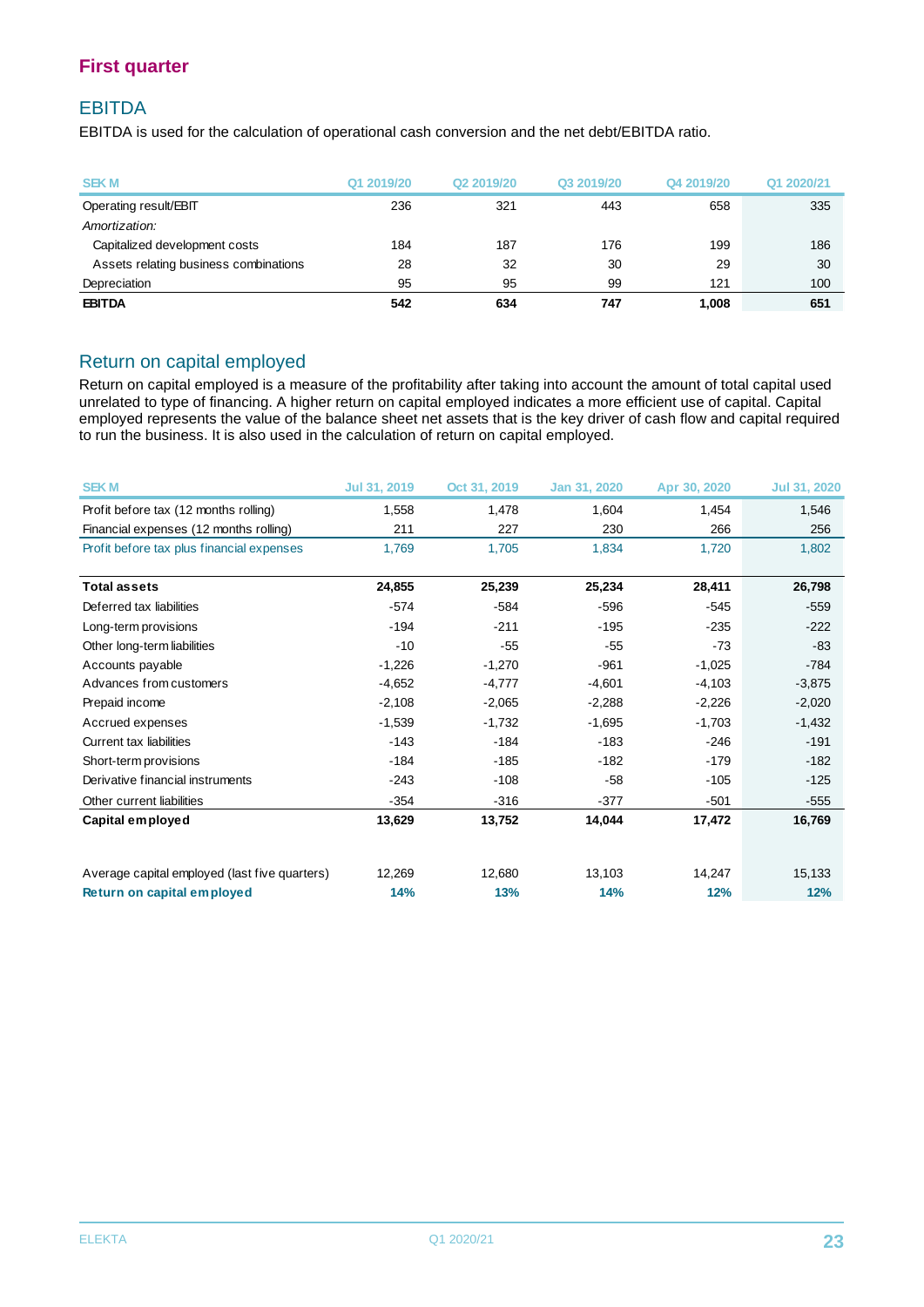#### Return on shareholders' equity

Return on shareholders' equity measures the return generated on shareholders' capital invested in the company.

| <b>SEKM</b>                                                                                                      | Q1 2019/20 | Q <sub>2</sub> 2019/20 | Q3 2019/20 | Q4 2019/20 | Q1 2020/21 |
|------------------------------------------------------------------------------------------------------------------|------------|------------------------|------------|------------|------------|
| Net income (12 months rolling)<br>Average shareholders' equity excluding<br>non-controlling interests (last five | 1.180      | 1.116                  | 1.213      | 1.084      | 1.153      |
| quarters)                                                                                                        | 7.339      | 7.549                  | 7.796      | 7.967      | 7.977      |
| Return on shareholders' equity                                                                                   | 16%        | 15%                    | 16%        | 14%        | 14%        |

#### Operational cash conversion

Cash flow is a focus area for management. The operational cash conversion shows the relation between cash flow from operating activities and EBITDA.

| from operating activities and EBITDA. |            |            |            |            |            |
|---------------------------------------|------------|------------|------------|------------|------------|
| <b>SEKM</b>                           | Q1 2019/20 | Q2 2019/20 | Q3 2019/20 | Q4 2019/20 | Q1 2020/21 |
| Cash flow from operating activities   | $-629$     | 419        | $-21$      | 1.244      | 211        |
| <b>EBITDA</b>                         | 542        | 634        | 747        | 1.008      | 651        |
| <b>Operational cash conversion</b>    | $-116%$    | 66%        | $-3%$      | 123%       | 32%        |

#### Working capital

In order to optimize cash generation, management focuses on working capital and reducing lead times between orders booked and cash received.

| <b>SEKM</b>                        | <b>Jul 31</b><br>2020 | <b>Jul 31</b><br>2019 | <b>Apr 30</b><br>2020 |
|------------------------------------|-----------------------|-----------------------|-----------------------|
|                                    |                       |                       |                       |
| <b>Working capital assets</b>      |                       |                       |                       |
| <b>Inventories</b>                 | 2,516                 | 2,780                 | 2,748                 |
| Accounts receivable                | 3,220                 | 3,576                 | 3,379                 |
| Accrued income                     | 1,483                 | 1,440                 | 1,526                 |
| Other operating receivables        | 1,085                 | 1,295                 | 1,202                 |
| Sum working capital assets         | 8,304                 | 9,092                 | 8,856                 |
| <b>Working capital liabilities</b> |                       |                       |                       |
| Accounts payable                   | 784                   | 1,226                 | 1,025                 |
| Advances from customers            | 3,875                 | 4,652                 | 4,103                 |
| Prepaid income                     | 2,020                 | 2,108                 | 2,226                 |
| Accrued expenses                   | 1,432                 | 1,539                 | 1,703                 |
| Short-term provisions              | 182                   | 184                   | 179                   |
| Other current liabilities          | 555                   | 354                   | 501                   |
| Sum working capital liabilities    | 8,847                 | 10,063                | 9,735                 |
| Net working capital                | $-543$                | $-972$                | -879                  |
| % of 12 months net sales           | $-4%$                 | $-7%$                 | $-6%$                 |

#### Days Sales Outstanding

Days Sales Outstanding was negative 30 days at the end of July 31, 2020 (negative 36 days per April 30).

| <b>SEKM</b>                    | <b>Jul 31</b><br>2020 | <b>Jul 31</b><br>2019 | <b>Apr 30</b><br>2020 |
|--------------------------------|-----------------------|-----------------------|-----------------------|
| North and South America        | $-64$                 | -64                   | -75                   |
| Europe, Middle East and Africa | 36                    | 15                    | 37                    |
| Asia Pacific                   | $-77$                 | -98                   | -82                   |
| Group                          | $-30$                 | -46                   | -36                   |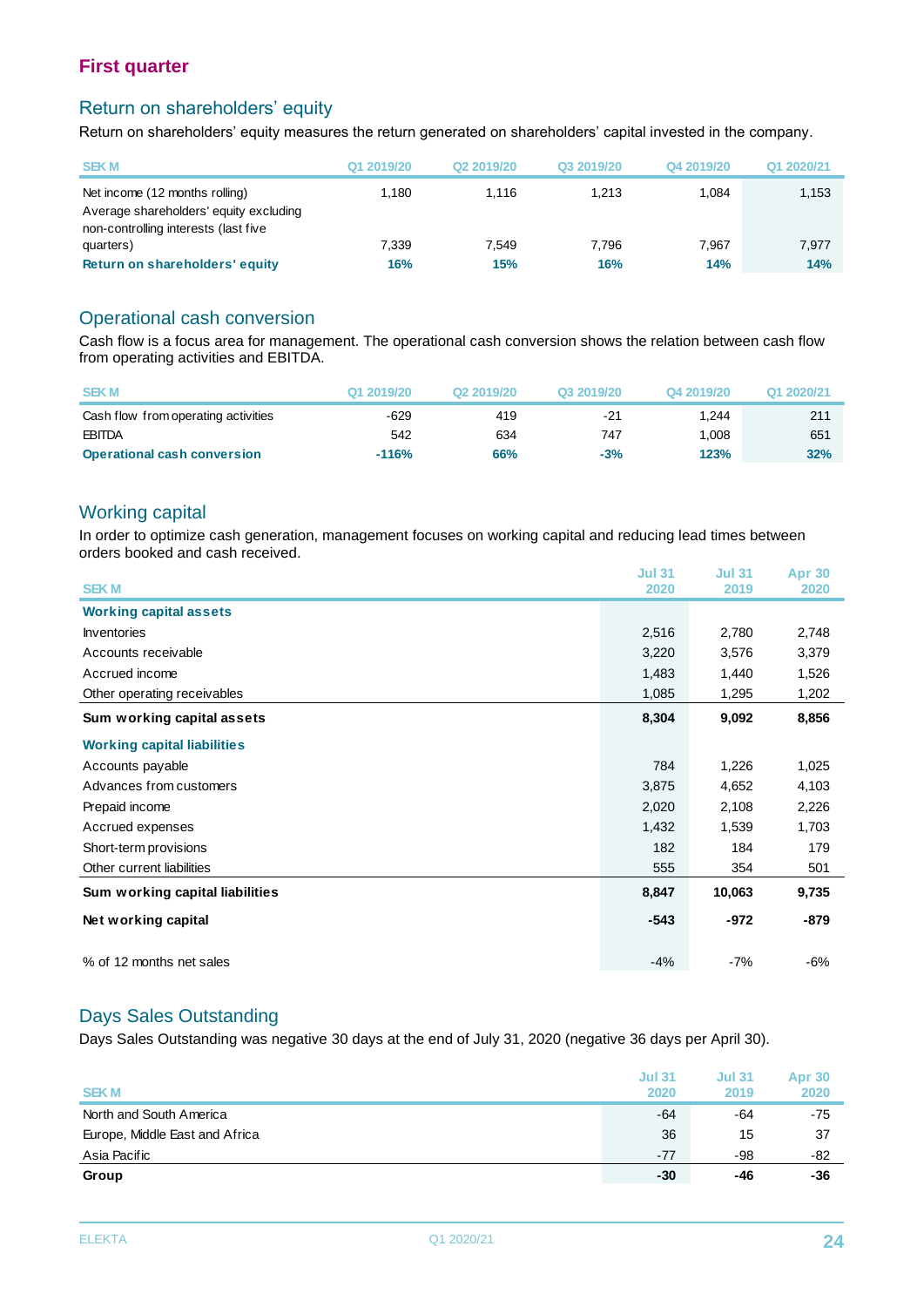#### Net debt and net debt/EBITDA ratio

Net debt is important for understanding the financial stability of the company. Net debt and net debt/EBITDA ratio are used by management to track the debt evolvement, the refinancing need and the leverage for the Group.

| <b>SEKM</b>                              | Jul 31, 2019 | Oct 31, 2019 | Jan 31, 2020 | Apr 30, 2020 | Jul 31, 2020 |
|------------------------------------------|--------------|--------------|--------------|--------------|--------------|
| Long-term interest-bearing liabilities   | 3.504        | 3.137        | 2,649        | 7.101        | 6,953        |
| Short-term interest-bearing liabilities  | 1.015        | 1.462        | 1.955        | 1,001        | 895          |
| Cash and cash equivalents and short-term |              |              |              |              |              |
| investments                              | $-3.349$     | $-3,090$     | $-2,507$     | $-6,470$     | $-5,846$     |
| Net debt                                 | 1.170        | 1.510        | 2.096        | 1,632        | 2,002        |
|                                          | 2.754        |              |              |              |              |
| EBITDA (12 months rolling)               |              | 2.750        | 2.951        | 2.931        | 3,040        |
| Net debt/EBITDA ratio                    | 0.42         | 0.55         | 0.71         | 0.56         | 0.66         |